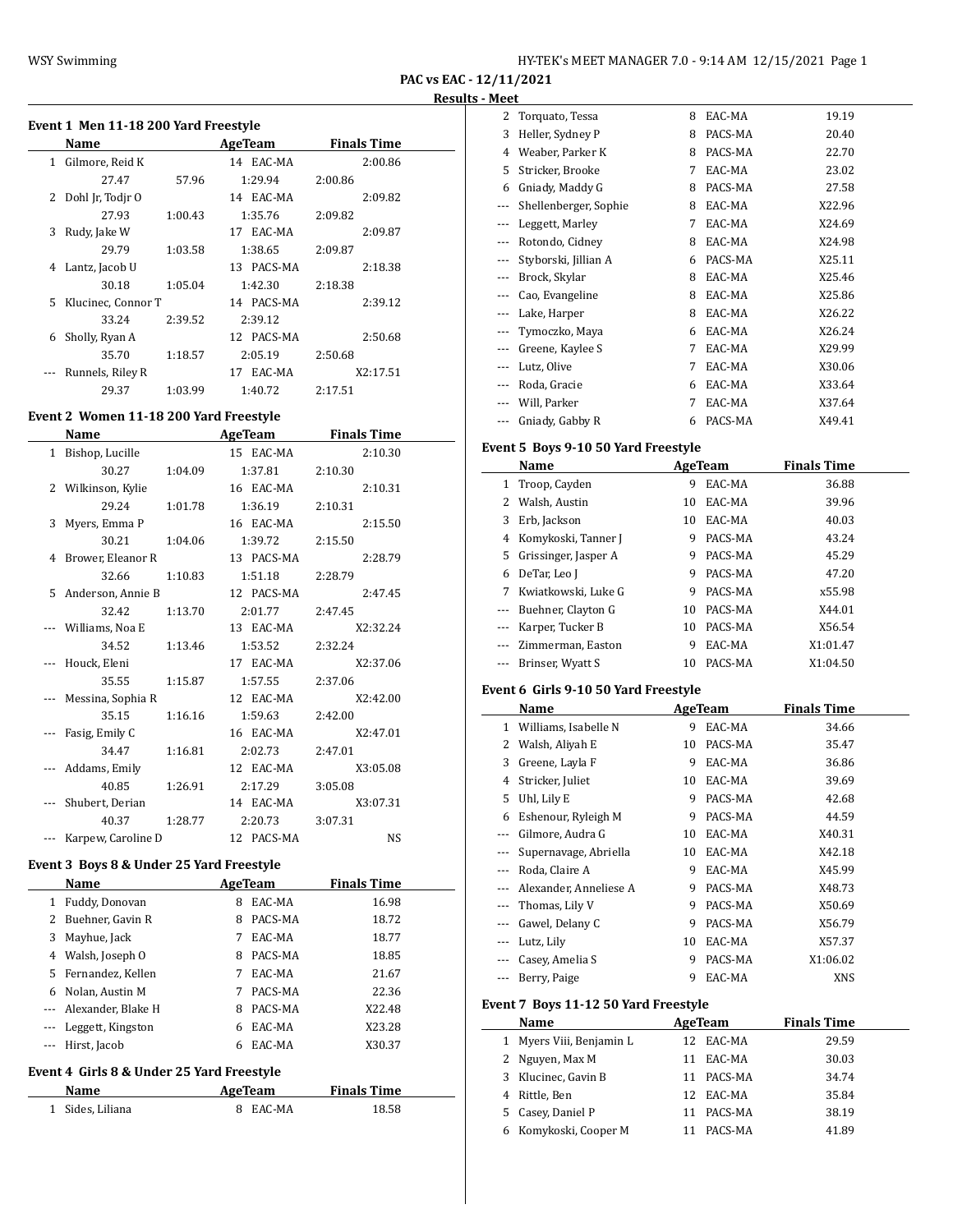| HY-TEK's MEET MANAGER 7.0 - 9:14 AM 12/15/2021 Page 2 |  |  |
|-------------------------------------------------------|--|--|
|-------------------------------------------------------|--|--|

| (Event 7 Boys 11-12 50 Yard Freestyle) |                       |     |            |                    |  |
|----------------------------------------|-----------------------|-----|------------|--------------------|--|
|                                        | Name                  |     | AgeTeam    | <b>Finals Time</b> |  |
|                                        | Ochoa, Tristan        |     | 12 EAC-MA  | X36.72             |  |
|                                        | $-$ Zhu, Al Z         |     | 12 PACS-MA | X36.77             |  |
|                                        | --- Alexander, Drew E |     | 12 PACS-MA | X39.19             |  |
|                                        | --- Taylor, Miles B   | 11  | PACS-MA    | X40.79             |  |
|                                        | --- Cass, Mason D     | 11  | PACS-MA    | X44.17             |  |
|                                        | --- Sholly, Ryan A    | 12. | PACS-MA    | <b>XNS</b>         |  |

### **Event 8 Girls 11-12 50 Yard Freestyle**

|         | Name                  |    | AgeTeam | <b>Finals Time</b> |
|---------|-----------------------|----|---------|--------------------|
| 1       | Mickalonis, Sarah A   | 12 | PACS-MA | 29.61              |
| 2       | Messina, Sophia R     | 12 | EAC-MA  | 31.44              |
| 3       | Shull, Sonoma R       | 11 | EAC-MA  | 32.28              |
| 4       | Wivell, Jenna         | 12 | EAC-MA  | 32.82              |
| 5       | Grissinger, Bailey P  | 12 | PACS-MA | 33.00              |
| 6       | Good, Anna C          | 11 | PACS-MA | 41.11              |
| $---$   | Reese, Laura G        | 11 | PACS-MA | X35.12             |
| $---$   | Hook, Becky J         | 11 | EAC-MA  | X35.35             |
|         | Tymoczko, Regan       | 11 | EAC-MA  | X36.13             |
| $---$   | Hall, Valerie         | 11 | EAC-MA  | X37.28             |
| $- - -$ | Addams, Emily         | 12 | EAC-MA  | X37.74             |
|         | Brehm, Eleni          | 12 | EAC-MA  | X39.74             |
| $---$   | Rotondo, Caylin       | 12 | EAC-MA  | X40.54             |
| $---$   | Cunningham, Annabelle | 12 | EAC-MA  | X41.34             |
|         | Handwerk, Zoe         | 12 | EAC-MA  | X43.08             |
| $- - -$ | Mackay, Leah          | 11 | EAC-MA  | X47.24             |
|         | Lake, Macy            | 11 | EAC-MA  | <b>XNS</b>         |

#### **Event 9 Boys 13-14 50 Yard Freestyle**

|          | Name              |    | AgeTeam   | <b>Finals Time</b> |
|----------|-------------------|----|-----------|--------------------|
| 1        | Gilmore, Reid K   |    | 14 EAC-MA | 25.53              |
| 2        | Kirchner, Avery K |    | 14 EAC-MA | 26.69              |
| 3        | Lantz, Jacob U    | 13 | PACS-MA   | 26.77              |
| 4        | Houck, Niko M     | 14 | EAC-MA    | 26.79              |
| 5        | Keiner, Nathan F  | 14 | PACS-MA   | 31.00              |
| 6        | Teets, Braedan J  | 13 | PACS-MA   | 32.51              |
|          | Herres, Ben       | 13 | EAC-MA    | X30.19             |
| $\cdots$ | Erb, Josiah       | 13 | EAC-MA    | X31.08             |
| $\cdots$ | Zampedri, Alex M  | 13 | PACS-MA   | X31.61             |
|          | Hollinger, Liam   | 13 | EAC-MA    | X32.23             |
|          | Bucks, Landen J   | 13 | PACS-MA   | X35.24             |
|          | Hawley, Jhayce T  | 13 | PACS-MA   | X35.68             |

# **Event 10 Girls 13-14 50 Yard Freestyle**

|          | Name                |    | AgeTeam    | <b>Finals Time</b> |
|----------|---------------------|----|------------|--------------------|
|          | Cronin, Tessa M     |    | 14 EAC-MA  | 27.91              |
| 2        | Brelsford, Elise M  |    | 14 PACS-MA | 28.48              |
| 3        | Garber, Julia M     |    | 14 EAC-MA  | 28.73              |
| 4        | Burke, Leah M       |    | 14 PACS-MA | 32.04              |
| 5        | Rittle, Anna        | 13 | EAC-MA     | 34.11              |
| $\cdots$ | Williams, Noa E     |    | 13 EAC-MA  | X31.07             |
| $\cdots$ | Nissly, Abigail     |    | 13 EAC-MA  | X33.83             |
| $\cdots$ | Dougherty, Hailey E |    | 14 EAC-MA  | X34.82             |
|          | Shubert, Derian     |    | 14 EAC-MA  | X38.59             |
|          | --- Houser, Abigail | 13 | EAC-MA     | <b>XNS</b>         |

|  |  |  | Event 11 Boys 15 & Over 50 Yard Freestyle |
|--|--|--|-------------------------------------------|
|--|--|--|-------------------------------------------|

| <b>Name</b>          | AgeTeam |            | <b>Finals Time</b> |  |
|----------------------|---------|------------|--------------------|--|
| 1 Rudy, Jake W       |         | EAC-MA     | 26.06              |  |
| 2 Mickievicz, Adam S |         | 16 EAC-MA  | 26.23              |  |
| 3 Gensemer, Owen B   | 17      | EAC-MA     | 27.37              |  |
| 4 Palmer, Cade D     |         | 14 PACS-MA | 27.87              |  |
| --- Shuman, Parker S |         | 14 PACS-MA | NS                 |  |

# **Event 12 Girls 15 & Over 50 Yard Freestyle**

|   | Name                 |    | AgeTeam   | <b>Finals Time</b> |
|---|----------------------|----|-----------|--------------------|
| 1 | Houck, Sierra G      | 17 | EAC-MA    | 26.44              |
|   | 2 McDonald, Genna E  | 16 | EAC-MA    | 27.42              |
|   | 3 Hoerner, Maddy A   | 18 | PACS-MA   | 30.41              |
|   | 4 Mooney, Cathleen E |    | 15 EAC-MA | 30.87              |
|   | --- Stricker, Ella M |    | 15 EAC-MA | X30.35             |
|   | --- Rudy, Morgan     | 15 | EAC-MA    | X30.78             |
|   | --- Houck, Eleni     | 17 | EAC-MA    | X33.47             |
|   | --- Wivell, Jillian  | 15 | EAC-MA    | X34.34             |
|   | --- Lantz, Morgan A  | 15 | PACS-MA   | NS                 |

### **Event 13 Boys 8 & Under 25 Yard Breaststroke**

|                                                                                                                                                                                                                                                                                                                                                                                                                                                                            | Name                  |   | AgeTeam | <b>Finals Time</b> |  |
|----------------------------------------------------------------------------------------------------------------------------------------------------------------------------------------------------------------------------------------------------------------------------------------------------------------------------------------------------------------------------------------------------------------------------------------------------------------------------|-----------------------|---|---------|--------------------|--|
| 1                                                                                                                                                                                                                                                                                                                                                                                                                                                                          | Peters. Blake         | 8 | EAC-MA  | 23.68              |  |
|                                                                                                                                                                                                                                                                                                                                                                                                                                                                            | 2 Fuddy, Donovan      | 8 | EAC-MA  | 26.96              |  |
| 3                                                                                                                                                                                                                                                                                                                                                                                                                                                                          | Walsh, Joseph O       | 8 | PACS-MA | 28.55              |  |
| $\cdots$                                                                                                                                                                                                                                                                                                                                                                                                                                                                   | Nolan, Austin M       |   | PACS-MA | DO.                |  |
|                                                                                                                                                                                                                                                                                                                                                                                                                                                                            | Scissors kick         |   |         |                    |  |
| $\frac{1}{2} \left( \frac{1}{2} \right) \left( \frac{1}{2} \right) \left( \frac{1}{2} \right) \left( \frac{1}{2} \right) \left( \frac{1}{2} \right) \left( \frac{1}{2} \right) \left( \frac{1}{2} \right) \left( \frac{1}{2} \right) \left( \frac{1}{2} \right) \left( \frac{1}{2} \right) \left( \frac{1}{2} \right) \left( \frac{1}{2} \right) \left( \frac{1}{2} \right) \left( \frac{1}{2} \right) \left( \frac{1}{2} \right) \left( \frac{1}{2} \right) \left( \frac$ | Hirst, Jacob          | 6 | EAC-MA  | DO.                |  |
|                                                                                                                                                                                                                                                                                                                                                                                                                                                                            | Non-simultaneous kick |   |         |                    |  |
| $\cdots$                                                                                                                                                                                                                                                                                                                                                                                                                                                                   | Buehner, Gavin R      |   | PACS-MA | DO.                |  |
|                                                                                                                                                                                                                                                                                                                                                                                                                                                                            | Alternating Kick      |   |         |                    |  |

### **Event 14 Girls 8 & Under 25 Yard Breaststroke**

|          | Name                              | AgeTeam |         | <b>Finals Time</b> |  |
|----------|-----------------------------------|---------|---------|--------------------|--|
| 1        | Fuddy, Lily                       | 8       | EAC-MA  | 23.96              |  |
| 2        | Stricker, Brooke                  | 7       | EAC-MA  | 27.97              |  |
| 3        | Brown, Ainsley A                  | 8       | PACS-MA | 28.86              |  |
| $\cdots$ | Roda, Gracie                      | 6       | EAC-MA  | XD <sub>0</sub>    |  |
|          | Non-simultaneous kick             |         |         |                    |  |
|          | Cao, Evangeline                   | 8       | EAC-MA  | <b>XDQ</b>         |  |
|          | Arms not in same horizontal plane |         |         |                    |  |
| $\cdots$ | Shellenberger, Sophie             | 8       | EAC-MA  | XDO                |  |
|          | Arms two strokes underwater       |         |         |                    |  |
|          | Gubbins, Alayna                   | 8       | EAC-MA  | DQ                 |  |
|          | Downward butterfly kick           |         |         |                    |  |
| $- - -$  | Styborski, Jillian A              | 6       | PACS-MA | DQ                 |  |
|          | Downward butterfly kick           |         |         |                    |  |
|          | Brock, Skylar                     | 8       | EAC-MA  | XDO                |  |
|          | One hand touch                    |         |         |                    |  |

### **Event 15 Boys 9-10 50 Yard Breaststroke**

| Name                  | AgeTeam |         | <b>Finals Time</b> |
|-----------------------|---------|---------|--------------------|
| 1 Appleby, Colton     | 10      | EAC-MA  | 47.28              |
| 2 Pachuski, Lucas P   | 9       | PACS-MA | 51.49              |
| 3 Komykoski, Tanner J | 9       | PACS-MA | 52.37              |
| 4 DeTar, Leo J        | 9       | PACS-MA | 55.97              |
| 5 Trask, Josiah       | 10      | EAC-MA  | 1:16.36            |
| --- Walsh, Austin     | 10      | EAC-MA  | D <sub>0</sub>     |
| One hand touch        |         |         |                    |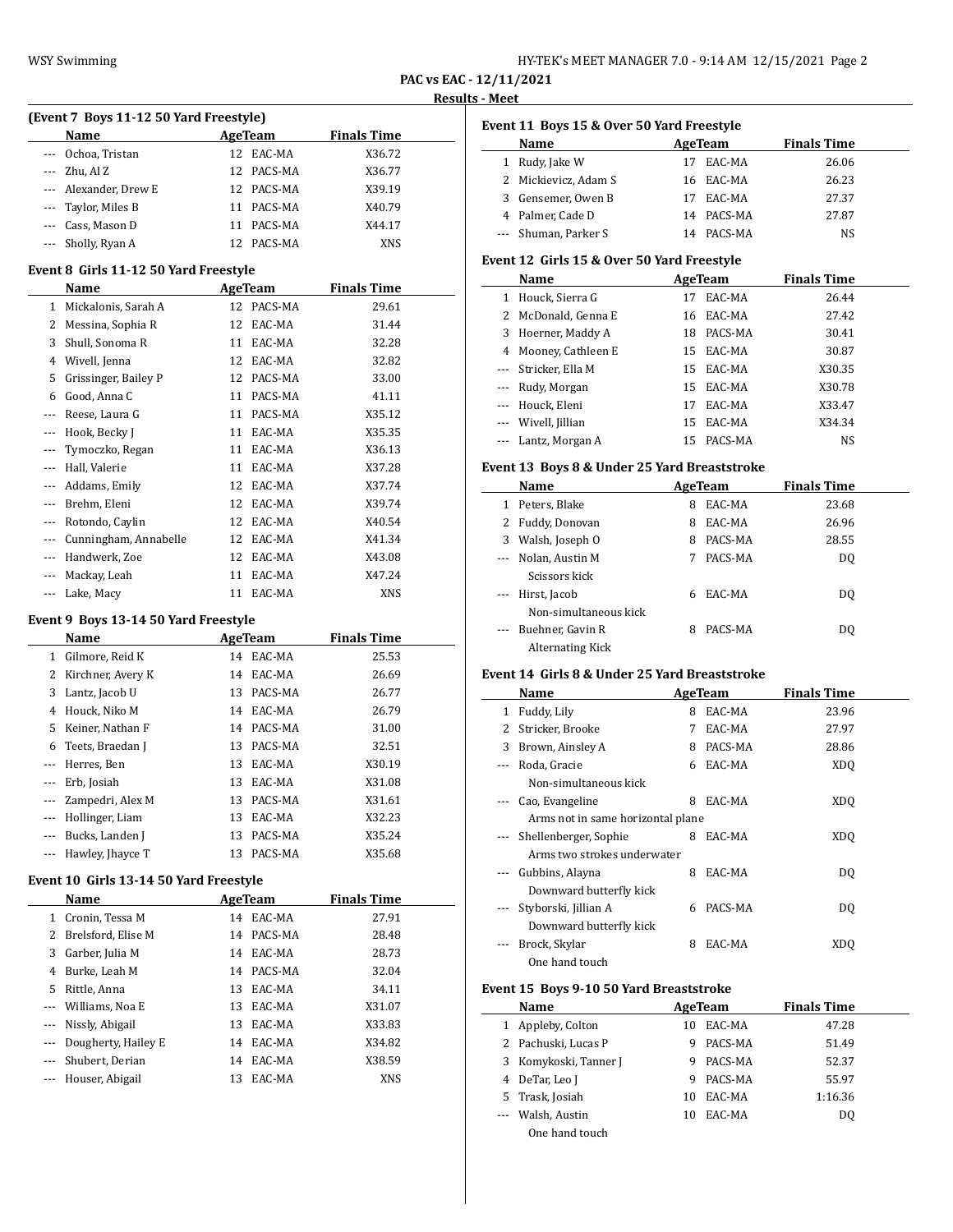| HY-TEK's MEET MANAGER 7.0 - 9:14 AM 12/15/2021 Page 3 |  |  |
|-------------------------------------------------------|--|--|
|-------------------------------------------------------|--|--|

j.

 $\overline{a}$ 

# **(Event 15 Boys 9-10 50 Yard Breaststroke) Name Age Team Finals Time** --- Kwiatkowski, Luke G 9 PACS-MA XDQ One hand touch --- Buehner, Clayton G 10 PACS-MA XDQ Downward butterfly kick --- Nolan, Blake A 10 PACS-MA XDQ

Hands brought beyond the hipline during stroke

# **Event 16 Girls 9-10 50 Yard Breaststroke**

|          | Name                  |    | AgeTeam | <b>Finals Time</b> |  |
|----------|-----------------------|----|---------|--------------------|--|
| 1        | Peters, Renee         | 10 | EAC-MA  | 40.35              |  |
| 2        | Shuman, Brooke P      | 10 | PACS-MA | 41.61              |  |
| 3        | Hughes, Lexi R        | 10 | PACS-MA | 45.50              |  |
| 4        | Tymoczko, Brea        | 9  | EAC-MA  | 47.90              |  |
| 5        | Greene, Layla F       | 9  | EAC-MA  | 48.61              |  |
|          | Supernavage, Abriella | 10 | EAC-MA  | X57.68             |  |
| $\cdots$ | Roda, Claire A        | 9  | EAC-MA  | X58.91             |  |
|          | Lutz, Lily            | 10 | EAC-MA  | X1:11.46           |  |
|          | Smith, Angela E       | 9  | PACS-MA | X1:25.69           |  |
| $---$    | Eshenour, Ryleigh M   | 9  | PACS-MA | DQ                 |  |
|          | One hand touch        |    |         |                    |  |
|          | Berry, Paige          | 9  | EAC-MA  | <b>XDQ</b>         |  |
|          | Alternating Kick      |    |         |                    |  |
|          | Casey, Amelia S       | 9  | PACS-MA | XDO                |  |
|          | Scissors kick         |    |         |                    |  |

### **Event 17 Boys 11-12 50 Yard Breaststroke**

|    | Name                   | AgeTeam |            | <b>Finals Time</b> |  |
|----|------------------------|---------|------------|--------------------|--|
|    | Myers Viii, Benjamin L |         | 12 EAC-MA  | 40.06              |  |
| 2  | DeTar, Benjamin        |         | 12 PACS-MA | 42.32              |  |
| 3  | Rittle, Ben            |         | 12 EAC-MA  | 43.82              |  |
| 4  | Hughes, Brady A        |         | 12 PACS-MA | 47.45              |  |
| 5. | Ochoa, Tristan         |         | 12 EAC-MA  | 50.49              |  |
| 6  | Komykoski, Cooper M    | 11      | PACS-MA    | 55.02              |  |
|    | $-$ Zhu, Al Z          |         | 12 PACS-MA | X50.91             |  |
|    | --- Taylor, Miles B    | 11      | PACS-MA    | X1:05.83           |  |
|    | --- Alexander, Drew E  | 12      | PACS-MA    | X1:09.47           |  |

#### **Event 18 Girls 11-12 50 Yard Breaststroke**

 $\overline{\phantom{a}}$ 

| Name                    |    |         | <b>Finals Time</b>                          |  |
|-------------------------|----|---------|---------------------------------------------|--|
| Shubert, Mackenzie      |    |         | 39.58                                       |  |
| Cronin, Jordyn          | 11 | EAC-MA  | 40.66                                       |  |
| Troop, Caleigh          |    |         | 40.79                                       |  |
| Shellenberger, Mary E   | 11 | PACS-MA | 44.46                                       |  |
| Tymoczko, Regan         | 11 | EAC-MA  | X46.41                                      |  |
| Torquato, Maya          | 11 | EAC-MA  | X47.97                                      |  |
| Brehm, Eleni            | 12 |         | X51.63                                      |  |
| Fuddy, Elise L          | 11 | EAC-MA  | X57.60                                      |  |
| Handwerk, Zoe           | 12 | EAC-MA  | X59.86                                      |  |
| Hall, Valerie           | 11 | EAC-MA  | X1:01.56                                    |  |
| Anderson, Annie B       | 12 | PACS-MA | DO                                          |  |
| Downward butterfly kick |    |         |                                             |  |
| Good, Anna C            | 11 | PACS-MA | DQ                                          |  |
| One hand touch          |    |         |                                             |  |
|                         |    |         | AgeTeam<br>12 EAC-MA<br>12 EAC-MA<br>EAC-MA |  |

| Event 19 Boys 13-14 100 Yard Breaststroke |                    |         |    |            |                    |  |  |
|-------------------------------------------|--------------------|---------|----|------------|--------------------|--|--|
|                                           | Name               |         |    | AgeTeam    | <b>Finals Time</b> |  |  |
|                                           | 1 Houck, Niko M    |         |    | 14 EAC-MA  | 1:15.76            |  |  |
|                                           | 35.39              | 1:15.76 |    |            |                    |  |  |
|                                           | 2 Ketchum, Jack B  |         |    | 13 EAC-MA  | 1:18.17            |  |  |
|                                           | 36.91              | 1:18.17 |    |            |                    |  |  |
| 3                                         | Dohl Jr, Todjr O   |         |    | 14 EAC-MA  | 1:18.79            |  |  |
|                                           | 36.20              | 1:18.79 |    |            |                    |  |  |
|                                           | 4 Zampedri, Alex M |         |    | 13 PACS-MA | 1:25.25            |  |  |
|                                           | 39.18              | 1:25.25 |    |            |                    |  |  |
| 5.                                        | Keiner, Nathan F   |         |    | 14 PACS-MA | 1:36.54            |  |  |
|                                           | 44.23              | 1:36.54 |    |            |                    |  |  |
|                                           | Herres, Ben        |         |    | 13 EAC-MA  | X1:20.04           |  |  |
|                                           | 37.07              | 1:20.04 |    |            |                    |  |  |
|                                           | Bucks, Landen J    |         |    | 13 PACS-MA | X1:43.73           |  |  |
|                                           | 47.63              | 1:43.73 |    |            |                    |  |  |
|                                           | Hollinger, Liam    |         |    | 13 EAC-MA  | X1:46.90           |  |  |
|                                           | 50.56              | 1:46.90 |    |            |                    |  |  |
|                                           | Hawley, Jhayce T   |         | 13 | PACS-MA    | X1:51.90           |  |  |
|                                           | 53.11              | 1:51.90 |    |            |                    |  |  |

# **Event 20 Girls 13-14 100 Yard Breaststroke**

|                       | Name            |         |    | AgeTeam   | <b>Finals Time</b> |  |
|-----------------------|-----------------|---------|----|-----------|--------------------|--|
| $\mathbf{1}$          | Nguyen, Annale  |         |    | 13 EAC-MA | 1:28.02            |  |
|                       | 41.12           | 1:28.02 |    |           |                    |  |
| 2                     | Burke, Leah M   |         | 14 | PACS-MA   | 1:34.80            |  |
|                       | 44.86           | 1:34.80 |    |           |                    |  |
| 3                     | Rittle, Anna    |         | 13 | EAC-MA    | 1:39.45            |  |
|                       | 45.26           | 1:39.45 |    |           |                    |  |
| $\cdots$              | Kuntz, Audra    |         | 13 | EAC-MA    | X1:32.75           |  |
|                       | 42.70           | 1:32.75 |    |           |                    |  |
| $\scriptstyle \cdots$ | Nissly, Abigail |         | 13 | EAC-MA    | X1:38.92           |  |
|                       | 46.43           | 1:38.92 |    |           |                    |  |
|                       | Williams, Noa E |         | 13 | EAC-MA    | X1:41.47           |  |
|                       | 46.90           | 1:41.47 |    |           |                    |  |
|                       | Houser, Abigail |         | 13 | EAC-MA    | NS                 |  |

### **Event 21 Boys 15 & Over 100 Yard Breaststroke**

|   | Name                |         |    | AgeTeam   | <b>Finals Time</b> |  |
|---|---------------------|---------|----|-----------|--------------------|--|
|   | Gensemer, Owen B    |         | 17 | EAC-MA    | 1:17.40            |  |
|   | 35.98               | 1:17.40 |    |           |                    |  |
|   | Fink, Dalton J      |         |    | 15 EAC-MA | 1:18.29            |  |
|   | 36.25               | 1:18.29 |    |           |                    |  |
| 3 | Rutherford, Nevin J |         | 17 | EAC-MA    | 1:21.54            |  |
|   | 35.85               | 1:21.54 |    |           |                    |  |
|   | Klucinec, Connor T  |         | 14 | PACS-MA   | 1:28.87            |  |
|   | 40.65               | 1:28.87 |    |           |                    |  |

### **Event 22 Girls 15 & Over 100 Yard Breaststroke**

| Name                   | AgeTeam       | <b>Finals Time</b> |  |  |
|------------------------|---------------|--------------------|--|--|
| McDonald, Genna E<br>1 | 16 EAC-MA     | 1:16.95            |  |  |
| 35.81                  | 1:16.95       |                    |  |  |
| 2 Fink, Alison M       | 15 EAC-MA     | 1:17.08            |  |  |
| 36.25                  | 1:17.08       |                    |  |  |
| 3 Myers, Emma P        | 16 EAC-MA     | 1:24.43            |  |  |
| 39.58                  | 1:24.43       |                    |  |  |
| 4 Taylor, Jordan B     | PACS-MA<br>18 | 1:33.93            |  |  |
| 42.13                  | 1:33.93       |                    |  |  |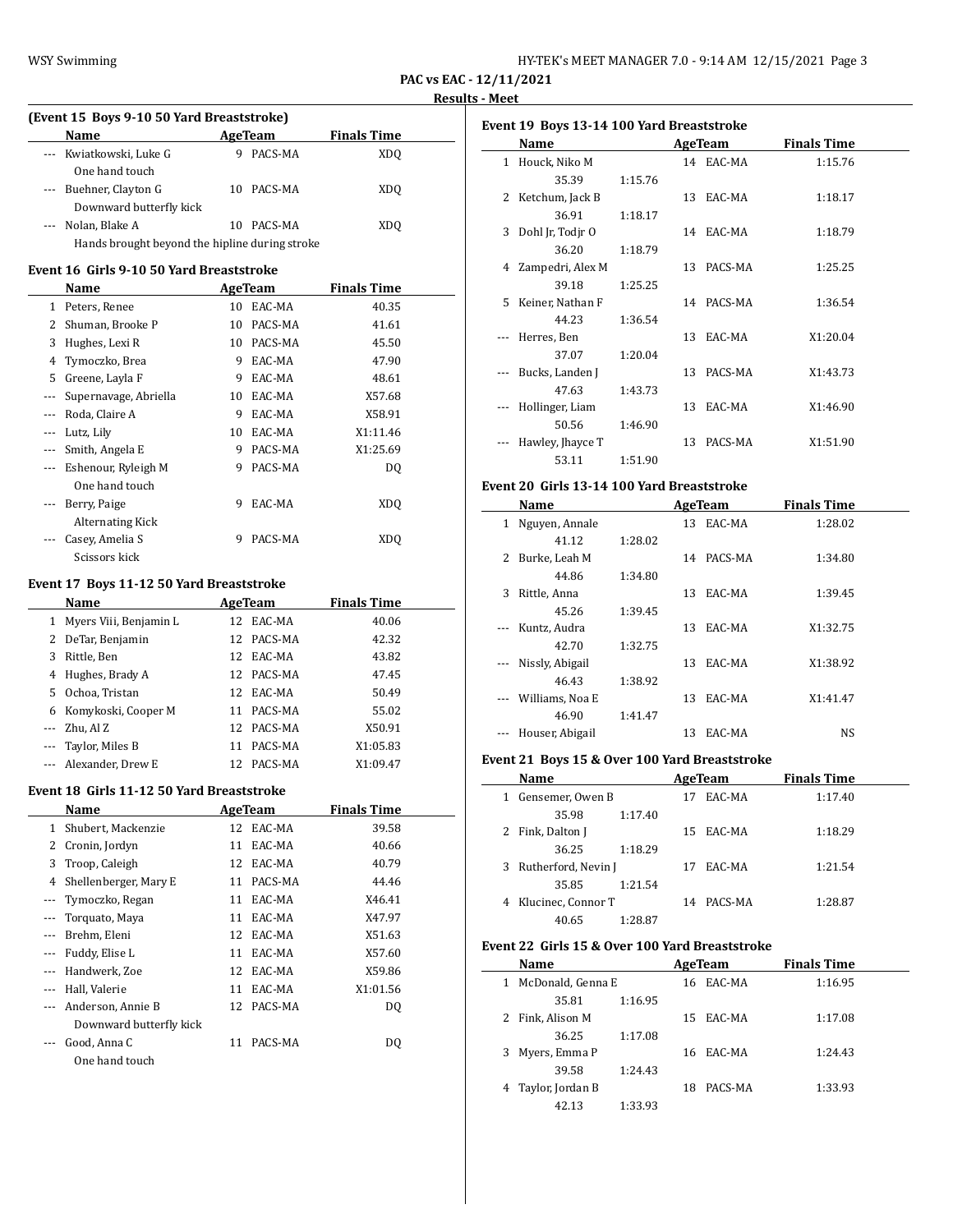| HY-TEK's MEET MANAGER 7.0 - 9:14 AM 12/15/2021 Page 4 |  |  |
|-------------------------------------------------------|--|--|
|-------------------------------------------------------|--|--|

# **PAC vs EAC - 12/11/2021**

### **Results - Meet**

| (Event 22 Girls 15 & Over 100 Yard Breaststroke) |                     |         |     |           |                    |  |  |  |
|--------------------------------------------------|---------------------|---------|-----|-----------|--------------------|--|--|--|
|                                                  | <b>Name</b>         |         |     | AgeTeam   | <b>Finals Time</b> |  |  |  |
|                                                  | Stricker, Ella M    |         |     | 15 EAC-MA | X1:34.67           |  |  |  |
|                                                  | 43.81               | 1:34.67 |     |           |                    |  |  |  |
|                                                  | --- Houck, Eleni    |         |     | EAC-MA    | X1:36.69           |  |  |  |
|                                                  | 45.14               | 1:36.69 |     |           |                    |  |  |  |
|                                                  | --- Wivell, Jillian |         | 15. | EAC-MA    | X1:39.78           |  |  |  |
|                                                  | 46.16               | 1:39.78 |     |           |                    |  |  |  |

# **Event 23 Boys 8 & Under 50 Yard Freestyle**

|   | <b>Name</b>           |   | AgeTeam | <b>Finals Time</b> |
|---|-----------------------|---|---------|--------------------|
| 1 | Gilmore, Rowen        | 8 | EAC-MA  | 39.99              |
|   | 2 Fuddy, Donovan      | 8 | EAC-MA  | 40.88              |
| 3 | Buehner, Gavin R      | 8 | PACS-MA | 44.90              |
|   | 4 Fernandez, Kellen   |   | EAC-MA  | 53.94              |
|   | 5 Alexander, Blake H  |   | PACS-MA | 53.99              |
|   | --- Leggett, Kingston |   | EAC-MA  | X58.56             |

# **Event 24 Girls 8 & Under 50 Yard Freestyle**

|     | Name                 |   | AgeTeam | <b>Finals Time</b> |
|-----|----------------------|---|---------|--------------------|
| 1   | Fuddy, Lily          | 8 | EAC-MA  | 44.11              |
| 2   | Torquato, Tessa      | 8 | EAC-MA  | 45.67              |
| 3   | Heller, Sydney P     | 8 | PACS-MA | 48.14              |
| 4   | Underkoffler, Peyton | 6 | EAC-MA  | 53.52              |
| 5   | Gniady, Maddy G      | 8 | PACS-MA | 1:03.56            |
| 6   | Styborski, Jillian A | 6 | PACS-MA | 1:04.33            |
| --- | Gubbins, Alayna      | 8 | EAC-MA  | X46.01             |
|     | Stricker, Brooke     | 7 | EAC-MA  | X55.96             |
|     | Rotondo, Cidney      | 8 | EAC-MA  | X56.11             |
|     | Lake, Harper         | 8 | EAC-MA  | X1:00.38           |
|     | Tymoczko, Maya       | 6 | EAC-MA  | X1:01.98           |
|     | Lutz, Olive          | 7 | EAC-MA  | X1:08.09           |
|     | Greene, Kaylee S     | 7 | EAC-MA  | X1:08.90           |
|     | Will, Parker         | 7 | EAC-MA  | X1:27.96           |
|     | Gniady, Gabby R      | 6 | PACS-MA | X2:06.32           |

# **Event 25 Boys 9-10 100 Yard Freestyle**

|              | Name                  |         |    | AgeTeam    | <b>Finals Time</b> |  |
|--------------|-----------------------|---------|----|------------|--------------------|--|
| $\mathbf{1}$ | Troop, Cayden         |         | 9  | EAC-MA     | 1:27.02            |  |
|              | 39.94                 | 1:27.02 |    |            |                    |  |
| 2            | Buehner, Clayton G    |         |    | 10 PACS-MA | 1:36.58            |  |
|              | 43.97                 | 1:36.58 |    |            |                    |  |
| 3            | Grissinger, Jasper A  |         | 9  | PACS-MA    | 1:44.58            |  |
|              | 48.56                 | 1:44.58 |    |            |                    |  |
|              | 4 Kwiatkowski, Luke G |         | 9  | PACS-MA    | 2:08.24            |  |
|              | 1:02.05               | 2:08.24 |    |            |                    |  |
|              | 5 Zimmerman, Easton   |         | 9  | EAC-MA     | 2:22.90            |  |
|              | 1:03.28               | 2:22.90 |    |            |                    |  |
| 6            | Trask, Josiah         |         | 10 | EAC-MA     | 2:30.43            |  |
|              | 1:06.93               | 2:30.43 |    |            |                    |  |
|              | Nolan, Blake A        |         | 10 | PACS-MA    | X1:44.46           |  |
|              | 49.24                 | 1:44.46 |    |            |                    |  |
|              | Karper, Tucker B      |         | 10 | PACS-MA    | X2:05.28           |  |
|              | 58.39                 | 2:05.28 |    |            |                    |  |
|              | Brinser, Wyatt S      |         | 10 | PACS-MA    | X2:15.96           |  |
|              | 2:11.76               | 2:15.96 |    |            |                    |  |

| Event 26 Girls 9-10 100 Yard Freestyle |                        |         |    |            |                    |  |  |
|----------------------------------------|------------------------|---------|----|------------|--------------------|--|--|
|                                        | Name                   |         |    | AgeTeam    | <b>Finals Time</b> |  |  |
| 1                                      | Shuman, Brooke P       |         |    | 10 PACS-MA | 1:10.95            |  |  |
|                                        | 33.15                  | 1:10.95 |    |            |                    |  |  |
|                                        | 2 Williams, Isabelle N |         | 9  | EAC-MA     | 1:21.91            |  |  |
|                                        | 38.80                  | 1:21.91 |    |            |                    |  |  |
|                                        | 3 Fuddy, Magnolia      |         |    | 10 EAC-MA  | 1:26.28            |  |  |
|                                        | 40.34                  | 1:26.28 |    |            |                    |  |  |
| 4                                      | Gilmore, Audra G       |         | 10 | EAC-MA     | 1:32.31            |  |  |
|                                        | 43.38                  | 1:32.31 |    |            |                    |  |  |
| 5                                      | Thomas, Lily V         |         | 9  | PACS-MA    | 1:52.50            |  |  |
|                                        | 53.37                  | 1:52.50 |    |            |                    |  |  |
| 6                                      | Gawel, Delany C        |         | 9  | PACS-MA    | 2:19.03            |  |  |
|                                        | 1:02.34                | 2:19.03 |    |            |                    |  |  |
|                                        | Stricker, Juliet       |         | 10 | EAC-MA     | X1:29.01           |  |  |
|                                        | 41.71                  | 1:29.01 |    |            |                    |  |  |
|                                        | Supernavage, Abriella  |         | 10 | EAC-MA     | X1:41.89           |  |  |
|                                        | 46.73                  | 1:41.89 |    |            |                    |  |  |

# **Event 27 Boys 11-12 100 Yard Freestyle**

|   | Name                |         |    | AgeTeam    | <b>Finals Time</b> |  |
|---|---------------------|---------|----|------------|--------------------|--|
| 1 | Houck, Colton W     |         |    | 12 EAC-MA  | 1:01.18            |  |
|   | 28.73               | 1:01.18 |    |            |                    |  |
|   | 2 DeTar, Benjamin   |         |    | 12 PACS-MA | 1:15.34            |  |
|   | 34.85               | 1:15.34 |    |            |                    |  |
| 3 | Rittle, Ben         |         |    | 12 EAC-MA  | 1:22.52            |  |
|   | 37.72               | 1:22.52 |    |            |                    |  |
| 4 | Hirst, Jackson C    |         | 11 | EAC-MA     | 1:23.20            |  |
|   | 38.69               | 1:23.20 |    |            |                    |  |
|   | 5 Alexander, Drew E |         |    | 12 PACS-MA | 1:30.78            |  |
|   | 43.18               | 1:30.78 |    |            |                    |  |
| 6 | Casey, Daniel P     |         | 11 | PACS-MA    | 1:32.36            |  |
|   | 42.35               | 1:32.36 |    |            |                    |  |
|   | Cass, Mason D       |         | 11 | PACS-MA    | X1:37.93           |  |
|   | 46.29               | 1:37.93 |    |            |                    |  |

# **Event 28 Girls 11-12 100 Yard Freestyle**

|    | Name                  |         | AgeTeam    | <b>Finals Time</b> |
|----|-----------------------|---------|------------|--------------------|
|    | 1 Mickalonis, Sarah A |         | 12 PACS-MA | 1:05.65            |
|    | 31.79                 | 1:05.65 |            |                    |
|    | 2 Dougherty, Sarah R  |         | 12 EAC-MA  | 1:07.23            |
|    | 32.51                 | 1:07.23 |            |                    |
|    | 3 Shubert, Mackenzie  |         | 12 EAC-MA  | 1:07.69            |
|    | 32.18                 | 1:07.69 |            |                    |
|    | 4 Messina, Sophia R   |         | 12 EAC-MA  | 1:11.89            |
|    | 32.94                 | 1:11.89 |            |                    |
| 5. | Kent, Riley H         |         | 12 PACS-MA | 1:13.49            |
|    | 33.58                 | 1:13.49 |            |                    |
|    | 6 Reese, Laura G      |         | 11 PACS-MA | 1:19.46            |
|    | 37.29                 | 1:19.46 |            |                    |
|    | Troop, Caleigh        |         | 12 EAC-MA  | X1:09.93           |
|    | 33.11                 | 1:09.93 |            |                    |
|    | Wivell, Jenna         |         | 12 EAC-MA  | X1:12.38           |
|    | 35.15                 | 1:12.38 |            |                    |
|    | Shull, Sonoma R       |         | 11 EAC-MA  | X1:13.19           |
|    | 35.41                 | 1:13.19 |            |                    |
|    | Hook, Becky J         |         | 11 EAC-MA  | X1:22.39           |
|    | 38.51                 | 1:22.39 |            |                    |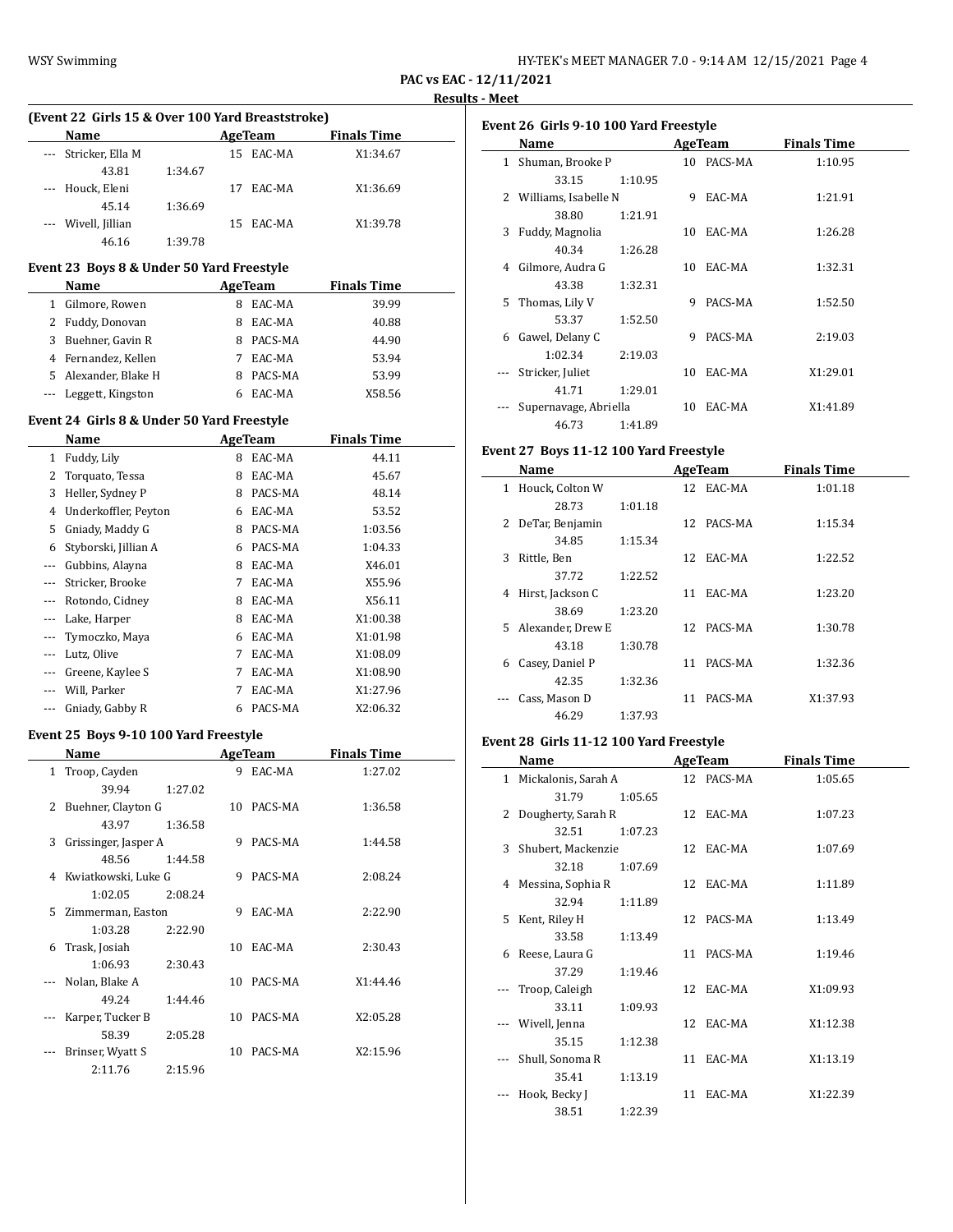| HY-TEK's MEET MANAGER 7.0 - 9:14 AM 12/15/2021 Page 5 |  |  |
|-------------------------------------------------------|--|--|
|-------------------------------------------------------|--|--|

**PAC vs EAC - 12/11/2021**

#### **Results - Meet**

| (Event 28 Girls 11-12 100 Yard Freestyle) |                       |         |    |            |                    |  |  |
|-------------------------------------------|-----------------------|---------|----|------------|--------------------|--|--|
|                                           | Name                  |         |    | AgeTeam    | <b>Finals Time</b> |  |  |
|                                           | Addams, Emily         |         |    | 12 EAC-MA  | X1:23.83           |  |  |
|                                           | 38.10                 | 1:23.83 |    |            |                    |  |  |
|                                           | Tymoczko, Regan       |         |    | 11 EAC-MA  | X1:24.42           |  |  |
|                                           | 38.83                 | 1:24.42 |    |            |                    |  |  |
|                                           | Shellenberger, Mary E |         |    | 11 PACS-MA | X1:24.52           |  |  |
|                                           | 39.70                 | 1:24.52 |    |            |                    |  |  |
|                                           | Cunningham, Annabelle |         |    | 12 EAC-MA  | X1:31.97           |  |  |
|                                           | 43.82                 | 1:31.97 |    |            |                    |  |  |
|                                           | Good, Anna C          |         | 11 | PACS-MA    | X1:35.62           |  |  |
|                                           | 45.59                 | 1:35.62 |    |            |                    |  |  |
|                                           | Rotondo, Caylin       |         |    | 12 EAC-MA  | X1:43.62           |  |  |
|                                           | 46.89                 | 1:43.62 |    |            |                    |  |  |
|                                           | Mackay, Leah          |         |    | 11 EAC-MA  | X1:55.48           |  |  |
|                                           | 55.87                 | 1:55.48 |    |            |                    |  |  |
|                                           | Brehm, Eleni          |         |    | 12 EAC-MA  | XDO                |  |  |
|                                           | False start           |         |    |            |                    |  |  |
|                                           | 43.30                 | DQ      |    |            |                    |  |  |

# **Event 29 Boys 13-14 100 Yard Freestyle**

|              | Name              |         |     | <b>AgeTeam</b> | <b>Finals Time</b> |  |
|--------------|-------------------|---------|-----|----------------|--------------------|--|
| $\mathbf{1}$ | Kirchner, Chase E |         | 14  | EAC-MA         | 58.69              |  |
|              | 28.13             | 58.69   |     |                |                    |  |
| 2            | Lantz, Jacob U    |         | 13  | PACS-MA        | 1:00.44            |  |
|              | 28.85             | 1:00.44 |     |                |                    |  |
| 3            | Erb, Josiah       |         | 13  | EAC-MA         | 1:13.45            |  |
|              | 35.26             | 1:13.45 |     |                |                    |  |
| 4            | Teets, Braedan J  |         | 13  | PACS-MA        | 1:13.54            |  |
|              | 34.54             | 1:13.54 |     |                |                    |  |
| 5.           | Hollinger, Liam   |         | 13  | EAC-MA         | 1:15.21            |  |
|              | 36.11             | 1:15.21 |     |                |                    |  |
| 6            | Hawley, Jhayce T  |         | 13. | PACS-MA        | 1:21.09            |  |
|              | 38.47             | 1:21.09 |     |                |                    |  |
|              | Bucks, Landen J   |         | 13  | PACS-MA        | X1:26.05           |  |
|              | 39.60             | 1:26.05 |     |                |                    |  |

#### **Event 30 Girls 13-14 100 Yard Freestyle**

|   | Name                |         |    | AgeTeam | <b>Finals Time</b> |
|---|---------------------|---------|----|---------|--------------------|
| 1 | Garber, Julia M     |         | 14 | EAC-MA  | 1:04.86            |
|   | 31.60               | 1:04.86 |    |         |                    |
| 2 | Brower, Eleanor R   |         | 13 | PACS-MA | 1:07.02            |
|   | 31.85               | 1:07.02 |    |         |                    |
| 3 | Hirst, Olivia K     |         | 13 | EAC-MA  | 1:07.31            |
|   | 31.73               | 1:07.31 |    |         |                    |
| 4 | Nguyen, Annale      |         | 13 | EAC-MA  | 1:08.41            |
|   | 31.56               | 1:08.41 |    |         |                    |
|   | Dougherty, Hailey E |         | 14 | EAC-MA  | X1:18.89           |
|   | 36.42               | 1:18.89 |    |         |                    |

# **Event 31 Boys 15 & Over 100 Yard Freestyle**

|    | <b>Name</b>       |         | AgeTeam   | <b>Finals Time</b> |
|----|-------------------|---------|-----------|--------------------|
| 1  | Ketchum, Carter J |         | 15 EAC-MA | 56.04              |
|    | 26.71             | 56.04   |           |                    |
|    | 2 Nolen, Trevor J |         | 15 EAC-MA | 1:00.92            |
|    | 29.05             | 1:00.92 |           |                    |
| 3. | Gensemer, Owen B  |         | EAC-MA    | 1:00.93            |
|    | 28.80             | 1:00.93 |           |                    |

| 4 | Shuman, Parker S                            |         |    | 14 PACS-MA | 1:02.26            |  |
|---|---------------------------------------------|---------|----|------------|--------------------|--|
|   | 29.18                                       | 1:02.26 |    |            |                    |  |
|   | Event 32 Girls 15 & Over 100 Yard Freestyle |         |    |            |                    |  |
|   | Name                                        |         |    | AgeTeam    | <b>Finals Time</b> |  |
|   | 1 Houck, Sierra G                           |         |    | 17 EAC-MA  | 58.53              |  |
|   | 27.87                                       | 58.53   |    |            |                    |  |
|   | 2 Wilkinson, Kylie                          |         |    | 16 EAC-MA  | 59.82              |  |
|   | 28.85                                       | 59.82   |    |            |                    |  |
| 3 | Hoerner, Maddy A                            |         | 18 | PACS-MA    | 1:08.62            |  |
|   | 32.44                                       | 1:08.62 |    |            |                    |  |
|   | 4 Wivell, Jillian                           |         |    | 15 EAC-MA  | 1:14.34            |  |
|   | 35.21                                       | 1:14.34 |    |            |                    |  |
|   | Mooney, Cathleen E                          |         |    | 15 EAC-MA  | X1:09.80           |  |
|   | 32.17                                       | 1:09.80 |    |            |                    |  |
|   | Stricker, Ella M                            |         | 15 | EAC-MA     | X1:09.85           |  |
|   | 34.30                                       | 1:09.85 |    |            |                    |  |
|   | Fasig, Emily C                              |         |    | 16 EAC-MA  | X1:15.69           |  |
|   | 34.62                                       | 1:15.69 |    |            |                    |  |
|   | Lantz, Morgan A                             |         | 15 | PACS-MA    | <b>NS</b>          |  |
|   |                                             |         |    |            |                    |  |

### **Event 33 Boys 8 & Under 25 Yard Backstroke**

| Name                  | AgeTeam |         | <b>Finals Time</b> |
|-----------------------|---------|---------|--------------------|
| 1 Mayhue, Jack        |         | EAC-MA  | 24.22              |
| 2 Alexander, Blake H  | 8       | PACS-MA | 26.39              |
| 3 Fernandez, Kellen   |         | EAC-MA  | 30.09              |
| 4 Nolan, Austin M     |         | PACS-MA | 31.36              |
| 5 Hirst, Jacob        |         | EAC-MA  | 31.51              |
| --- Leggett, Kingston |         | EAC-MA  | X31.46             |

### **Event 34 Girls 8 & Under 25 Yard Backstroke**

|          | Name                  |   | AgeTeam | <b>Finals Time</b> |
|----------|-----------------------|---|---------|--------------------|
| 1        | Brock, Skylar         | 8 | EAC-MA  | 26.27              |
| 2        | Gubbins, Alayna       | 8 | EAC-MA  | 27.03              |
| 3        | Brown, Ainsley A      | 8 | PACS-MA | 28.79              |
| 4        | Weaber, Parker K      | 8 | PACS-MA | 29.03              |
| 5        | Lake, Harper          | 8 | EAC-MA  | 31.27              |
| 6        | Gniady, Maddy G       | 8 | PACS-MA | 32.70              |
|          | Shellenberger, Sophie | 8 | EAC-MA  | X26.73             |
|          | Leggett, Marley       | 7 | EAC-MA  | X29.74             |
| $\cdots$ | Lutz, Olive           | 7 | EAC-MA  | X32.41             |
|          | Rotondo, Cidney       | 8 | EAC-MA  | X32.96             |
|          | Greene, Kaylee S      | 7 | EAC-MA  | X33.29             |
|          | Tymoczko, Maya        | 6 | EAC-MA  | X33.80             |
|          | Roda, Gracie          | 6 | EAC-MA  | X35.39             |
|          | Will, Parker          | 7 | EAC-MA  | X35.60             |
|          | Cao, Evangeline       | 8 | EAC-MA  | X35.67             |
|          | Gniady, Gabby R       | 6 | PACS-MA | X41.75             |

# **Event 35 Boys 9-10 50 Yard Backstroke**

|    | Name                  | AgeTeam |         | <b>Finals Time</b> |  |
|----|-----------------------|---------|---------|--------------------|--|
|    | 1 Appleby, Colton     | 10      | EAC-MA  | 38.32              |  |
|    | 2 Troop, Cayden       | 9       | EAC-MA  | 44.76              |  |
|    | 3 Komykoski, Tanner J | 9       | PACS-MA | 50.12              |  |
|    | 4 Nolan, Blake A      | 10      | PACS-MA | 53.83              |  |
|    | 5 Zimmerman, Easton   | 9       | EAC-MA  | 1:03.22            |  |
| 6. | Grissinger, Jasper A  | 9       | PACS-MA | 1:03.44            |  |
|    | --- Brinser, Wyatt S  | 10      | PACS-MA | X1:02.81           |  |
|    | --- Karper, Tucker B  | 10      | PACS-MA | X1:09.55           |  |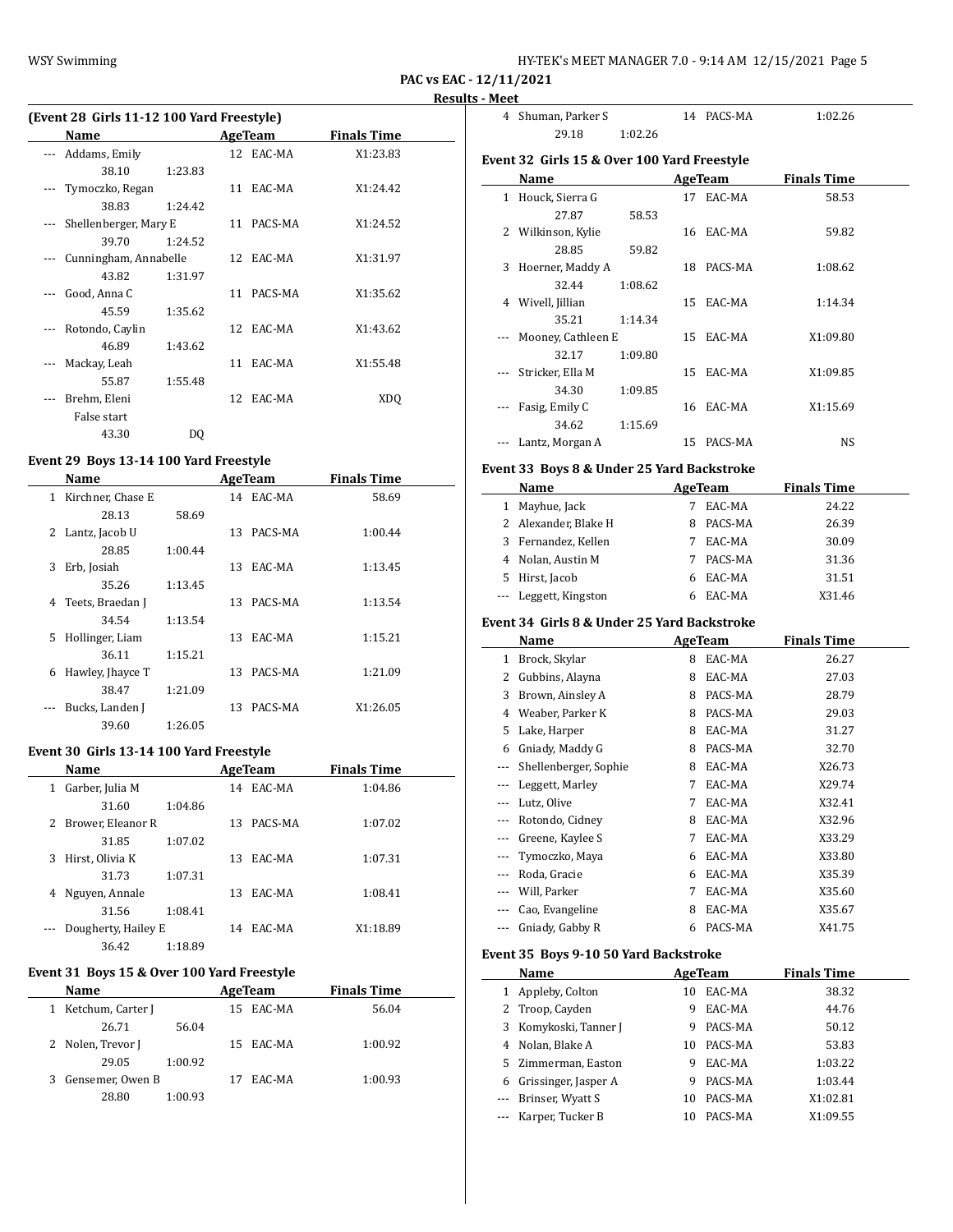| HY-TEK's MEET MANAGER 7.0 - 9:14 AM 12/15/2021 Page 6 |  |  |  |
|-------------------------------------------------------|--|--|--|
|-------------------------------------------------------|--|--|--|

|              | Name                   |    | AgeTeam | <b>Finals Time</b> |
|--------------|------------------------|----|---------|--------------------|
| $\mathbf{1}$ | Peters, Renee          | 10 | EAC-MA  | 35.20              |
| 2            | Hughes, Lexi R         | 10 | PACS-MA | 41.91              |
| 3            | Walsh, Aliyah E        | 10 | PACS-MA | 42.87              |
| 4            | Greene, Layla F        | 9  | EAC-MA  | 45.15              |
| 5            | Gilmore, Audra G       | 10 | EAC-MA  | 48.61              |
| $---$        | Smith, Angela E        | 9  | PACS-MA | X51.33             |
| $---$        | Uhl, Lily E            | 9  | PACS-MA | X53.38             |
|              | Thomas, Lily V         | 9  | PACS-MA | X54.26             |
| $---$        | Alexander, Anneliese A | 9  | PACS-MA | X56.58             |
| $---$        | Gawel, Delany C        | 9  | PACS-MA | X58.61             |
| $---$        | Berry, Paige           | 9  | EAC-MA  | X59.35             |
| $---$        | Roda, Claire A         | 9  | EAC-MA  | X59.87             |
| $---$        | Eshenour, Ryleigh M    | 9  | PACS-MA | X1:00.72           |
| $---$        | Casey, Amelia S        | 9  | PACS-MA | X1:02.88           |
| $---$        | Lutz, Lily             | 10 | EAC-MA  | X1:13.47           |
|              | Lantz, Savannah C      | 9  | PACS-MA | DQ                 |
|              | Not on back off wall   |    |         |                    |

# **Event 37 Boys 11-12 50 Yard Backstroke**

|    | Name                 | AgeTeam       | <b>Finals Time</b> |
|----|----------------------|---------------|--------------------|
| 1  | Zhu, Al Z            | PACS-MA<br>12 | 39.54              |
|    | 2 Hirst, Jackson C   | EAC-MA<br>11  | 39.73              |
| 3  | Heller, Dean R       | PACS-MA<br>11 | 44.45              |
| 4  | McNaull, Parker J    | PACS-MA<br>11 | 47.42              |
| 5. | Ochoa, Tristan       | 12 EAC-MA     | 47.94              |
| 6  | Komykoski, Cooper M  | PACS-MA<br>11 | x52.44             |
|    | Cass, Mason D        | PACS-MA<br>11 | X55.39             |
|    | Casey, Daniel P      | PACS-MA<br>11 | XD <sub>0</sub>    |
|    | Not on back off wall |               |                    |

### **Event 38 Girls 11-12 50 Yard Backstroke**

|         | Name                  |    | <b>AgeTeam</b> | <b>Finals Time</b> |  |
|---------|-----------------------|----|----------------|--------------------|--|
| 1       | Dougherty, Sarah R    | 12 | EAC-MA         | 36.06              |  |
| 2       | Troop, Caleigh        | 12 | EAC-MA         | 37.02              |  |
| 3       | Shull, Sonoma R       | 11 | EAC-MA         | 39.50              |  |
| 4       | Lantz, Ava R          | 11 | PACS-MA        | 40.65              |  |
| 5.      | Grissinger, Bailey P  | 12 | PACS-MA        | 43.08              |  |
|         | Torquato, Maya        | 11 | EAC-MA         | X40.10             |  |
|         | Hall, Valerie         | 11 | EAC-MA         | X41.70             |  |
|         | Hook, Becky J         | 11 | EAC-MA         | X44.16             |  |
|         | Fuddy, Elise L        | 11 | EAC-MA         | X45.97             |  |
| $- - -$ | Handwerk, Zoe         | 12 | EAC-MA         | X46.81             |  |
|         | Rotondo, Caylin       | 12 | EAC-MA         | X54.91             |  |
|         | Cunningham, Annabelle | 12 | EAC-MA         | X58.30             |  |
|         | Mackay, Leah          | 11 | EAC-MA         | X1:02.38           |  |
|         | Karpew, Caroline D    | 12 | PACS-MA        | NS                 |  |
| $---$   | Lake, Macy            | 11 | EAC-MA         | XNS                |  |

# **Event 39 Boys 13-14 100 Yard Backstroke**

| Name                            | AgeTeam       | <b>Finals Time</b> |
|---------------------------------|---------------|--------------------|
| Ketchum, Jack B<br>$\mathbf{1}$ | EAC-MA<br>13. | 1:01.70            |
| 29.75                           | 1:01.70       |                    |
| 2 Gilmore, Reid K               | EAC-MA<br>14  | 1:07.43            |
| 33.38                           | 1:07.43       |                    |
| 3 Houck, Niko M                 | 14 EAC-MA     | 1:10.88            |
| 34.06                           | 1:10.88       |                    |

| 4 Zampedri, Alex M |         | 13 PACS-MA | 1:23.46  |
|--------------------|---------|------------|----------|
| 37.71              | 1:23.46 |            |          |
| --- Erb, Josiah    |         | 13 EAC-MA  | X1:35.24 |
| 44.31              | 1:35.24 |            |          |

## **Event 40 Girls 13-14 100 Yard Backstroke**

|    | Name                |         |    | AgeTeam    | <b>Finals Time</b> |  |
|----|---------------------|---------|----|------------|--------------------|--|
| 1  | Cronin, Tessa M     |         |    | 14 EAC-MA  | 1:12.21            |  |
|    | 34.94               | 1:12.21 |    |            |                    |  |
| 2  | Brelsford, Elise M  |         |    | 14 PACS-MA | 1:18.62            |  |
|    | 36.78               | 1:18.62 |    |            |                    |  |
| 3  | Hirst, Olivia K     |         | 13 | EAC-MA     | 1:18.76            |  |
|    | 38.02               | 1:18.76 |    |            |                    |  |
| 4  | Kuntz, Audra        |         | 13 | EAC-MA     | 1:22.90            |  |
|    | 39.38               | 1:22.90 |    |            |                    |  |
| 5. | Burke, Leah M       |         |    | 14 PACS-MA | 1:24.63            |  |
|    | Dougherty, Hailey E |         |    | 14 EAC-MA  | X1:26.61           |  |
|    | 41.79               | 1:26.61 |    |            |                    |  |
|    | Nissly, Abigail     |         | 13 | EAC-MA     | X1:28.37           |  |
|    | 43.33               | 1:28.37 |    |            |                    |  |
|    | Shubert, Derian     |         |    | 14 EAC-MA  | X1:41.94           |  |
|    | 48.25               | 1:41.94 |    |            |                    |  |
|    | Houser, Abigail     |         | 13 | EAC-MA     | XNS                |  |

# **Event 41 Boys 15 & Over 100 Yard Backstroke**

|   | Name                |         |     | AgeTeam   | <b>Finals Time</b> |  |
|---|---------------------|---------|-----|-----------|--------------------|--|
| 1 | Runnels, Riley R    |         | 17  | EAC-MA    | 1:04.42            |  |
|   | 30.56               | 1:04.42 |     |           |                    |  |
|   | 2 Ketchum, Carter J |         | 15. | EAC-MA    | 1:04.52            |  |
|   | 31.35               | 1:04.52 |     |           |                    |  |
| 3 | Fink, Dalton J      |         | 15  | EAC-MA    | 1:12.90            |  |
|   | 34.23               | 1:12.90 |     |           |                    |  |
|   | Rutherford, Nevin J |         | 17  | EAC-MA    | X1:08.17           |  |
|   | 32.71               | 1:08.17 |     |           |                    |  |
|   | Mickievicz, Adam S  |         |     | 16 EAC-MA | X1:09.41           |  |
|   | 33.00               | 1:09.41 |     |           |                    |  |
|   | Nolen, Trevor J     |         |     | 15 EAC-MA | X1:10.99           |  |
|   | 34.55               | 1:10.99 |     |           |                    |  |
|   | Palmer, Cade D      |         | 14  | PACS-MA   | NS                 |  |

# **Event 42 Girls 15 & Over 100 Yard Backstroke**

|              | Name             |         |    | AgeTeam   | <b>Finals Time</b> |  |
|--------------|------------------|---------|----|-----------|--------------------|--|
| $\mathbf{1}$ | Wilkinson, Kylie |         |    | 16 EAC-MA | 1:08.53            |  |
|              | 33.50            | 1:08.53 |    |           |                    |  |
| 2            | Houck, Sierra G  |         | 17 | EAC-MA    | 1:09.92            |  |
|              | 34.16            | 1:09.92 |    |           |                    |  |
| 3            | Taylor, Jordan B |         | 18 | PACS-MA   | 1:12.75            |  |
|              | 35.08            | 1:12.75 |    |           |                    |  |
| 4            | Fink, Alison M   |         | 15 | EAC-MA    | 1:16.68            |  |
|              | 37.74            | 1:16.68 |    |           |                    |  |
| $\cdots$     | Myers, Emma P    |         | 16 | EAC-MA    | X1:14.62           |  |
|              | 36.06            | 1:14.62 |    |           |                    |  |
| $---$        | Rudy, Morgan     |         | 15 | EAC-MA    | X1:24.50           |  |
|              | 40.30            | 1:24.50 |    |           |                    |  |
|              | Fasig, Emily C   |         | 16 | EAC-MA    | X1:37.84           |  |
|              | 46.24            | 1:37.84 |    |           |                    |  |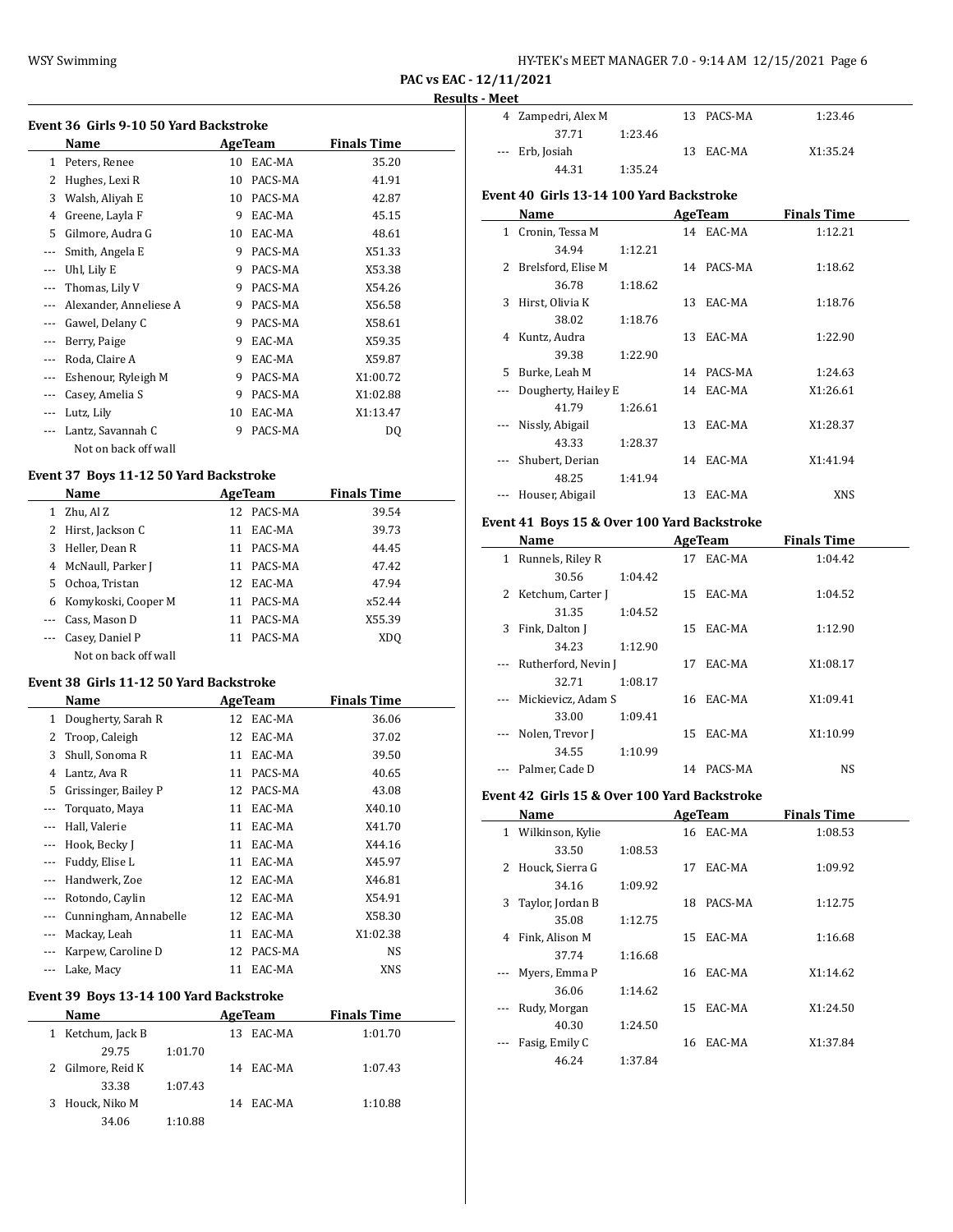| HY-TEK's MEET MANAGER 7.0 - 9:14 AM 12/15/2021 Page 7 |  |  |
|-------------------------------------------------------|--|--|
|-------------------------------------------------------|--|--|

|     |                                                   |         |                |                    | Resu |
|-----|---------------------------------------------------|---------|----------------|--------------------|------|
|     | Event 43 Boys 8 & Under 25 Yard Butterfly         |         |                |                    |      |
|     | Name                                              |         | <b>AgeTeam</b> | <b>Finals Time</b> |      |
|     | 1 Peters, Blake                                   | 8       | EAC-MA         | 19.58              |      |
|     | 2 Gilmore, Rowen                                  | 8       | EAC-MA         | 19.75              |      |
|     |                                                   |         |                |                    |      |
|     | Event 44 Girls 8 & Under 25 Yard Butterfly        |         |                |                    |      |
|     | Name                                              |         | AgeTeam        | <b>Finals Time</b> |      |
|     | 1 Fuddy, Lily                                     |         | 8 EAC-MA       | 22.29              |      |
|     | 2 Sides, Liliana                                  |         | 8 EAC-MA       | 22.64              |      |
|     | 3 Brown, Ainsley A                                |         | 8 PACS-MA      | 27.20              |      |
|     | 4 Heller, Sydney P                                |         | 8 PACS-MA      | 28.65              |      |
|     | 5 Underkoffler, Peyton                            |         | 6 EAC-MA       | 32.45              |      |
|     | --- Leggett, Marley                               |         | 7 EAC-MA       | <b>XDQ</b>         |      |
|     | Non-simultaneous touch                            |         |                |                    |      |
|     | Weaber, Parker K                                  |         | 8 PACS-MA      | DQ                 |      |
|     | Alternating Kick                                  |         |                |                    |      |
|     | Event 45 Boys 9-10 50 Yard Butterfly              |         |                |                    |      |
|     | Name                                              | AgeTeam |                | <b>Finals Time</b> |      |
|     | 1 Appleby, Colton                                 |         | 10 EAC-MA      | 36.64              |      |
|     | 2 Pachuski, Lucas P                               | 9       | PACS-MA        | 51.62              |      |
|     | --- Erb, Jackson                                  |         | 10 EAC-MA      | DQ                 |      |
|     | Arms underwater recovery                          |         |                |                    |      |
|     | 2:39:40.00<br>2:43:50.00                          |         | 2:39:40.00     | DQ                 |      |
|     | Walsh, Austin                                     |         | 10 EAC-MA      | DQ                 |      |
|     | Non-simultaneous arms                             |         |                |                    |      |
|     | 338:53:20.00 337:30:00.00 335:33:20.00            |         |                | DQ                 |      |
|     | --- DeTar, Leo J                                  | 9.      | PACS-MA        | DQ                 |      |
|     | Non-simultaneous touch                            |         |                |                    |      |
|     | 5:00.00<br>6:40.00                                |         | 8:20.00        | DQ                 |      |
|     |                                                   |         |                |                    |      |
|     | Event 46 Girls 9-10 50 Yard Butterfly<br>Name     |         | AgeTeam        | <b>Finals Time</b> |      |
|     | 1 Peters, Renee                                   |         | 10 EAC-MA      | 34.37              |      |
|     | 2 Lantz, Savannah C                               |         | 9 PACS-MA      | 38.06              |      |
| 3   | Tymoczko, Brea                                    |         | 9 EAC-MA       | 39.33              |      |
|     | 4 Fuddy, Magnolia                                 |         | 10 EAC-MA      | 39.34              |      |
|     | --- Stricker, Juliet                              |         | 10 EAC-MA      | X44.59             |      |
|     |                                                   | 9       |                | D <sub>0</sub>     |      |
| --- | Alexander, Anneliese A<br><b>Alternating Kick</b> |         | PACS-MA        |                    |      |
|     |                                                   |         |                |                    |      |
|     | Event 47 Boys 11-12 50 Yard Butterfly             |         |                |                    |      |
|     | Name                                              |         | <b>AgeTeam</b> | <b>Finals Time</b> |      |
|     | 1 Houck, Colton W                                 |         | 12 EAC-MA      | 28.57              |      |
|     | 2 Nguyen, Max M                                   |         | 11 EAC-MA      | 33.81              |      |
|     | 3 Myers Viii, Benjamin L                          |         | 12 EAC-MA      | 36.09              |      |
|     | 4 Klucinec, Gavin B                               |         | 11 PACS-MA     | 39.79              |      |
|     | 5 Heller, Dean R                                  |         | 11 PACS-MA     | 46.96              |      |
|     | --- McNaull, Parker J                             |         | 11 PACS-MA     | X46.41             |      |
|     | --- Taylor, Miles B                               |         | 11 PACS-MA     | DQ                 |      |
|     | Non-simultaneous arms                             |         |                |                    |      |
|     |                                                   |         |                |                    |      |
|     | Event 48 Girls 11-12 50 Yard Butterfly            |         |                |                    |      |
|     | Name                                              |         | AgeTeam        | <b>Finals Time</b> |      |
|     | 1 Mickalonis, Sarah A                             |         | 12 PACS-MA     | 33.80              |      |
|     | 2 Kent, Riley H                                   |         | 12 PACS-MA     | 37.85              |      |
| 3   | Cronin, Jordyn                                    |         | 11 EAC-MA      | 38.10              |      |
|     | 4 Lantz, Ava R                                    |         | 11 PACS-MA     | 41.34              |      |
| 5   | Torquato, Maya                                    | 11      | EAC-MA         | 41.90              |      |
|     |                                                   |         |                |                    |      |

| - меет |                                            |         |                |                    |  |
|--------|--------------------------------------------|---------|----------------|--------------------|--|
|        | 6 Fuddy, Elise L                           |         | 11 EAC-MA      | 47.48              |  |
|        | Event 49 Boys 13-14 100 Yard Butterfly     |         |                |                    |  |
|        | Name                                       |         | <b>AgeTeam</b> | <b>Finals Time</b> |  |
|        | 1 Kirchner, Chase E                        |         | 14 EAC-MA      | 1:06.10            |  |
|        | 29.74                                      | 1:06.10 |                |                    |  |
|        | 2 Dohl Jr, Todjr O                         |         | 14 EAC-MA      | 1:09.90            |  |
|        | 31.05                                      | 1:09.90 |                |                    |  |
|        | 3 Kirchner, Avery K                        |         | 14 EAC-MA      | 1:10.23            |  |
|        | 31.39                                      | 1:10.23 |                |                    |  |
|        | --- Palmer, Cade D                         |         | 14 PACS-MA     | <b>NS</b>          |  |
|        | --- Klucinec, Connor T                     |         | 14 PACS-MA     | <b>NS</b>          |  |
|        | Event 50 Girls 13-14 100 Yard Butterfly    |         |                |                    |  |
|        | Name                                       |         | AgeTeam        | <b>Finals Time</b> |  |
|        | 1 Brower, Eleanor R                        |         | 13 PACS-MA     | 1:16.87            |  |
|        | 34.44                                      | 1:16.87 |                |                    |  |
|        | 2 Nguyen, Annale                           |         | 13 EAC-MA      | 1:21.46            |  |
|        | 36.57                                      | 1:21.46 |                |                    |  |
|        | 3 Kuntz, Audra                             |         | 13 EAC-MA      | 1:24.19            |  |
|        | 37.00                                      | 1:24.19 |                |                    |  |
|        | 4 Rittle, Anna                             |         | 13 EAC-MA      | 1:29.17            |  |
|        | 39.15                                      | 1:29.17 |                |                    |  |
|        | Event 51 Boys 15 & Over 100 Yard Butterfly |         |                |                    |  |
|        | Name                                       |         | AgeTeam        | <b>Finals Time</b> |  |
|        | 1 Rudy, Jake W                             |         | 17 EAC-MA      | 1:07.30            |  |
|        | 31.09                                      | 1:07.30 |                |                    |  |
|        | 2 Fink, Dalton J                           |         | 15 EAC-MA      | 1:09.03            |  |
|        | 31.07                                      | 1:09.03 |                |                    |  |
|        | 3 Runnels, Riley R                         |         | 17 EAC-MA      | 1:09.52            |  |
|        | 30.93                                      | 1:09.52 |                |                    |  |
|        | 4 Palmer, Cade D                           |         | 14 PACS-MA     | 1:19.06            |  |
|        |                                            |         |                |                    |  |

# 32.41 1:19.06 --- Klucinec, Connor T 14 PACS-MA DQ Non-simultaneous arms 39.25 DQ

# **Event 52 Girls 15 & Over 100 Yard Butterfly**

|   | Name                |         |    | AgeTeam   | <b>Finals Time</b> |  |
|---|---------------------|---------|----|-----------|--------------------|--|
| 1 | Bishop, Lucille     |         |    | 15 EAC-MA | 1:08.13            |  |
|   | 31.24               | 1:08.13 |    |           |                    |  |
|   | 2 Fink, Alison M    |         |    | 15 EAC-MA | 1:08.50            |  |
|   | 33.10               | 1:08.50 |    |           |                    |  |
|   | 3 McDonald, Genna E |         |    | 16 EAC-MA | 1:09.35            |  |
|   | 31.83               | 1:09.35 |    |           |                    |  |
|   | --- Lantz, Morgan A |         | 15 | PACS-MA   | NS                 |  |

# **Event 53 Boys 8 & Under 100 Yard IM**

|              | Name             |         |   | AgeTeam | <b>Finals Time</b> |  |
|--------------|------------------|---------|---|---------|--------------------|--|
| $\mathbf{1}$ | Peters, Blake    |         | 8 | EAC-MA  | 1:39.03            |  |
|              | 45.67            | 1:39.03 |   |         |                    |  |
|              | 2 Gilmore, Rowen |         | 8 | EAC-MA  | 1:50.62            |  |
|              | 47.54            | 1:50.62 |   |         |                    |  |
| 3            | Walsh, Joseph O  |         | 8 | PACS-MA | 1:56.77            |  |
|              | 55.38            | 1:56.77 |   |         |                    |  |
| 4            | Mayhue, Jack     |         |   | EAC-MA  | 2:00.70            |  |
|              | 1:01.59          | 2:00.70 |   |         |                    |  |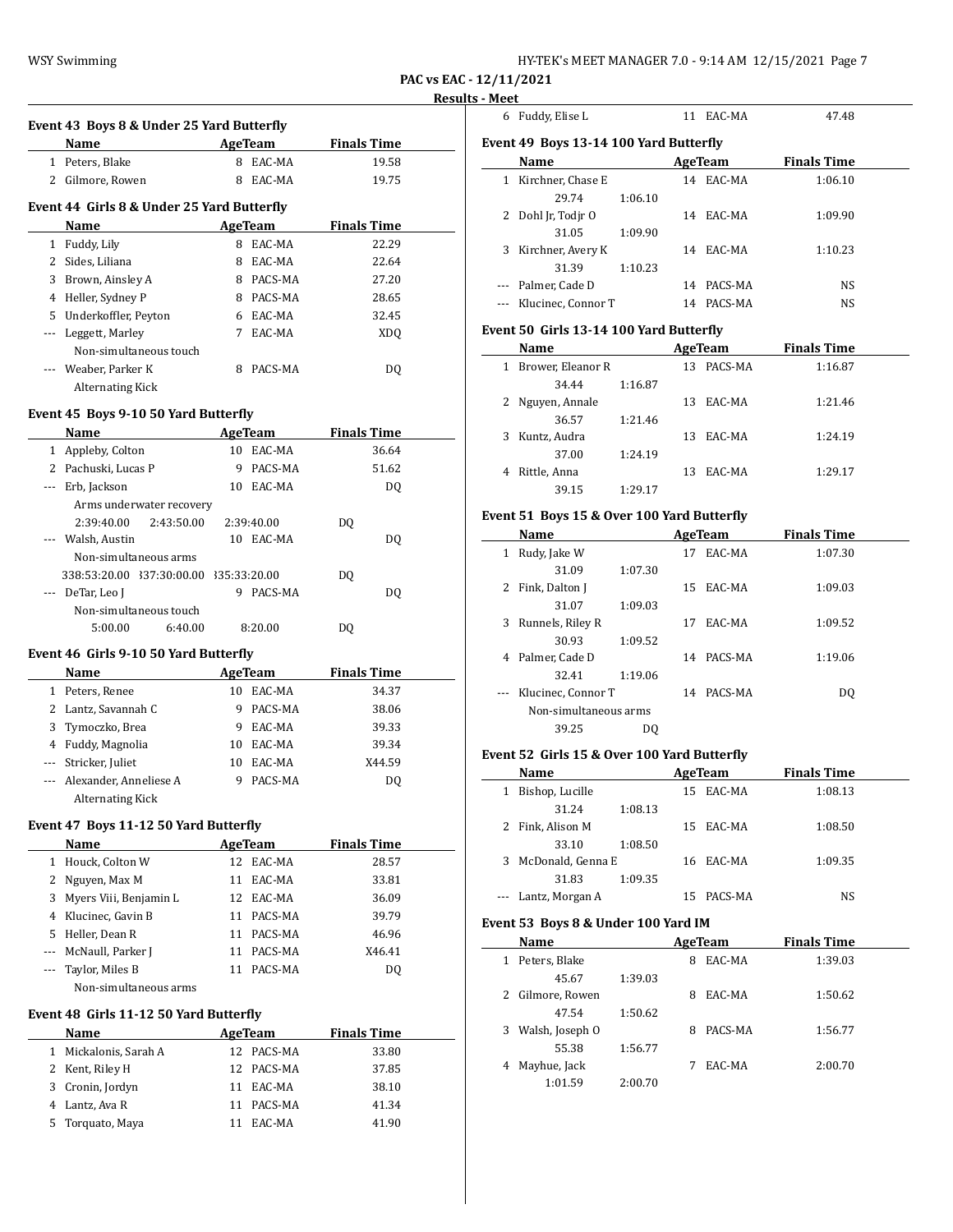WSY Swimming WSY Swimming HY-TEK's MEET MANAGER 7.0 - 9:14 AM 12/15/2021 Page 8

**PAC vs EAC - 12/11/2021**

# **Results - Meet**

#### **Event 54 Girls 8 & Under 100 Yard IM**

| Name                                   |         |   | AgeTeam | <b>Finals Time</b> |  |
|----------------------------------------|---------|---|---------|--------------------|--|
| Sides, Liliana<br>1                    |         | 8 | EAC-MA  | 1:46.32            |  |
| 51.55                                  | 1:46.32 |   |         |                    |  |
| --- Underkoffler, Peyton               |         | 6 | EAC-MA  | DO.                |  |
| One hand touch - fly                   |         |   |         |                    |  |
| 1:07.43                                | DO.     |   |         |                    |  |
| Torquato, Tessa<br>$\qquad \qquad - -$ |         | 8 | EAC-MA  | DO                 |  |
| Scissors kick - fly                    |         |   |         |                    |  |
| 56.46                                  | DO.     |   |         |                    |  |

# **Event 55 Boys 9-10 100 Yard IM**

|          | <b>Name</b>                 |    | AgeTeam | <b>Finals Time</b> |  |
|----------|-----------------------------|----|---------|--------------------|--|
|          | 1 Pachuski, Lucas P         | 9  | PACS-MA | 1:40.21            |  |
|          | 47.52<br>1:40.21            |    |         |                    |  |
| $\cdots$ | Erb, Jackson                | 10 | EAC-MA  | DO.                |  |
|          | Not on back off wall - back |    |         |                    |  |
|          | 52.21<br>DO                 |    |         |                    |  |
|          | --- Trask, Josiah           |    | EAC-MA  | NS                 |  |

# **Event 56 Girls 9-10 100 Yard IM**

|   | Name                   |         |    | <b>AgeTeam</b> | <b>Finals Time</b> |  |
|---|------------------------|---------|----|----------------|--------------------|--|
|   | 1 Shuman, Brooke P     |         |    | 10 PACS-MA     | 1:19.38            |  |
|   | 35.87                  | 1:19.38 |    |                |                    |  |
| 2 | Hughes, Lexi R         |         |    | 10 PACS-MA     | 1:28.89            |  |
|   | 40.49                  | 1:28.89 |    |                |                    |  |
|   | 3 Fuddy, Magnolia      |         |    | 10 EAC-MA      | 1:30.25            |  |
|   | 42.86                  | 1:30.25 |    |                |                    |  |
|   | 4 Lantz, Savannah C    |         | 9  | PACS-MA        | 1:31.15            |  |
|   | 41.88                  | 1:31.15 |    |                |                    |  |
|   | 5 Tymoczko, Brea       |         | 9  | EAC-MA         | 1:32.57            |  |
|   | 44.61                  | 1:32.57 |    |                |                    |  |
|   | 6 Williams, Isabelle N |         | 9  | EAC-MA         | 1:33.93            |  |
|   | 39.70                  | 1:33.93 |    |                |                    |  |
|   | Walsh, Aliyah E        |         | 10 | PACS-MA        | X1:37.08           |  |
|   | 46.21                  | 1:37.08 |    |                |                    |  |
|   | Smith, Angela E        |         | 9  | PACS-MA        | X2:19.46           |  |
|   | 59.53                  | 2:19.46 |    |                |                    |  |
|   | Uhl, Lily E            |         | 9  | PACS-MA        | XDQ                |  |
|   | Scissors kick - fly    |         |    |                |                    |  |
|   | 57.82                  | DQ      |    |                |                    |  |

# **Event 57 Boys 11-12 100 Yard IM**

|   | Name                    |         |    | AgeTeam    | <b>Finals Time</b> |  |
|---|-------------------------|---------|----|------------|--------------------|--|
| 1 | Houck, Colton W         |         |    | 12 EAC-MA  | 1:10.42            |  |
|   | 30.26                   | 1:10.42 |    |            |                    |  |
|   | 2 Nguyen, Max M         |         |    | 11 EAC-MA  | 1:16.73            |  |
|   | 35.30                   | 1:16.73 |    |            |                    |  |
| 3 | DeTar, Benjamin         |         |    | 12 PACS-MA | 1:23.65            |  |
|   | 38.57                   | 1:23.65 |    |            |                    |  |
| 4 | Hirst, Jackson C        |         | 11 | EAC-MA     | 1:31.12            |  |
|   | 40.42                   | 1:31.12 |    |            |                    |  |
|   | 5 Klucinec, Gavin B     |         | 11 | PACS-MA    | 1:32.94            |  |
|   | 40.40                   | 1:32.94 |    |            |                    |  |
|   | McNaull, Parker J       |         |    | 11 PACS-MA | XD <sub>0</sub>    |  |
|   | One hand touch - breast |         |    |            |                    |  |
|   | 44.95                   | DO      |    |            |                    |  |
|   |                         |         |    |            |                    |  |

| - меет |                                         |                |                          |                    |  |
|--------|-----------------------------------------|----------------|--------------------------|--------------------|--|
|        | --- Heller, Dean R                      |                | 11 PACS-MA               | D <sub>0</sub>     |  |
|        | One hand touch - breast                 |                |                          |                    |  |
|        | 46.74                                   | D <sub>0</sub> |                          |                    |  |
|        | <b>Event 58 Girls 11-12 100 Yard IM</b> |                |                          |                    |  |
|        |                                         |                |                          |                    |  |
|        | Name                                    |                | <b>AgeTeam</b>           | <b>Finals Time</b> |  |
|        | 1 Dougherty, Sarah R                    |                | 12 EAC-MA                | 1:19.03            |  |
|        | 35.67                                   | 1:19.03        |                          |                    |  |
|        | 2 Shubert, Mackenzie                    |                | 12 EAC-MA                | 1:19.22            |  |
|        | 38.00                                   | 1:19.22        |                          |                    |  |
|        | 3 Cronin, Jordyn                        |                | 11 EAC-MA                | 1:23.26            |  |
|        | 40.70                                   | 1:23.26        |                          |                    |  |
|        | 4 Kent, Riley H                         |                | 12 PACS-MA               | 1:23.56            |  |
|        | 38.71                                   | 1:23.56        |                          |                    |  |
|        | 5 Lantz, Ava R                          |                | 11 PACS-MA               | 1:29.01            |  |
|        | 41.76                                   | 1:29.01        |                          |                    |  |
|        | 6 Shellenberger, Mary E                 |                | 11 PACS-MA               | 1:34.92            |  |
|        | 46.78                                   | 1:34.92        |                          |                    |  |
|        | Wivell, Jenna                           |                | 12 EAC-MA                | X1:23.46           |  |
|        | 37.44                                   | 1:23.46        |                          |                    |  |
|        | --- Grissinger, Bailey P                |                | 12 PACS-MA               | X1:29.12           |  |
|        | 42.67                                   | 1:29.12        |                          |                    |  |
|        | --- Anderson, Annie B                   |                | 12 PACS-MA               | X1:30.73           |  |
|        | 38.68                                   | 1:30.73        |                          |                    |  |
|        | --- Reese, Laura G                      |                | 11 PACS-MA               | X1:31.71           |  |
|        | 42.11                                   | 1:31.71        |                          |                    |  |
|        | Karpew, Caroline D                      |                | 12 PACS-MA               | <b>XNS</b>         |  |
|        | <b>Event 59 Boys 13-14 200 Yard IM</b>  |                |                          |                    |  |
|        | Name                                    |                | <b>Example 2</b> AgeTeam | <b>Finals Time</b> |  |
|        | 1 Kirchner, Chase E                     |                | 14 EAC-MA                | 2:28.94            |  |
|        | 30.72                                   | 1:11.38        | 1:54.88                  | 2:28.94            |  |
| 2      | Kirchner, Avery K                       |                | 14 EAC-MA                | 2:30.25            |  |
|        | 32.22                                   | 1:13.00        | 1:58.05                  | 2:30.25            |  |
|        |                                         |                |                          |                    |  |

|          | 32.22                        | 1:13.00 | 1:58.05       | 2:30.25 |                 |
|----------|------------------------------|---------|---------------|---------|-----------------|
| 3        | Palmer, Cade D               |         | 14 PACS-MA    |         | 2:45.17         |
|          | 32.93                        | 1:11.63 | 2:03.66       | 2:45.17 |                 |
| 4        | Keiner, Nathan F             |         | 14 PACS-MA    |         | 3:09.16         |
|          | 36.06                        | 1:26.45 | 2:24.06       | 3:09.16 |                 |
|          | Herres, Ben                  |         | EAC-MA<br>13  |         | XD <sub>0</sub> |
|          | Kick breaststroke type - fly |         |               |         |                 |
|          | 35.43                        | 1:16.63 | 2:04.03       | DO.     |                 |
|          | Ketchum, Jack B              |         | EAC-MA<br>13  |         | DO.             |
|          | 1:02.13                      | 1:40.06 | 2:22.71       | DO.     |                 |
| $\cdots$ | Teets, Braedan J             |         | PACS-MA<br>13 |         | NS              |

# **Event 60 Girls 13-14 200 Yard IM**

| Name                    |         | AgeTeam       | <b>Finals Time</b> |
|-------------------------|---------|---------------|--------------------|
| Garber, Julia M<br>1    |         | EAC-MA<br>14  | 2:35.65            |
| 33.02                   | 1:13.62 | 1:58.90       | 2:35.65            |
| 2 Cronin, Tessa M       |         | EAC-MA<br>14  | 2:38.44            |
| 33.07                   | 1:14.38 | 2:04.19       | 2:38.44            |
| Brelsford, Elise M<br>3 |         | PACS-MA<br>14 | 2:44.34            |
| 32.69                   | 1:13.63 | 2:04.85       | 2:44.34            |
| Hirst. Olivia K<br>4    |         | EAC-MA<br>13  | 2:45.38            |
| 35.63                   | 1:18.61 | 2:06.52       | 2:45.38            |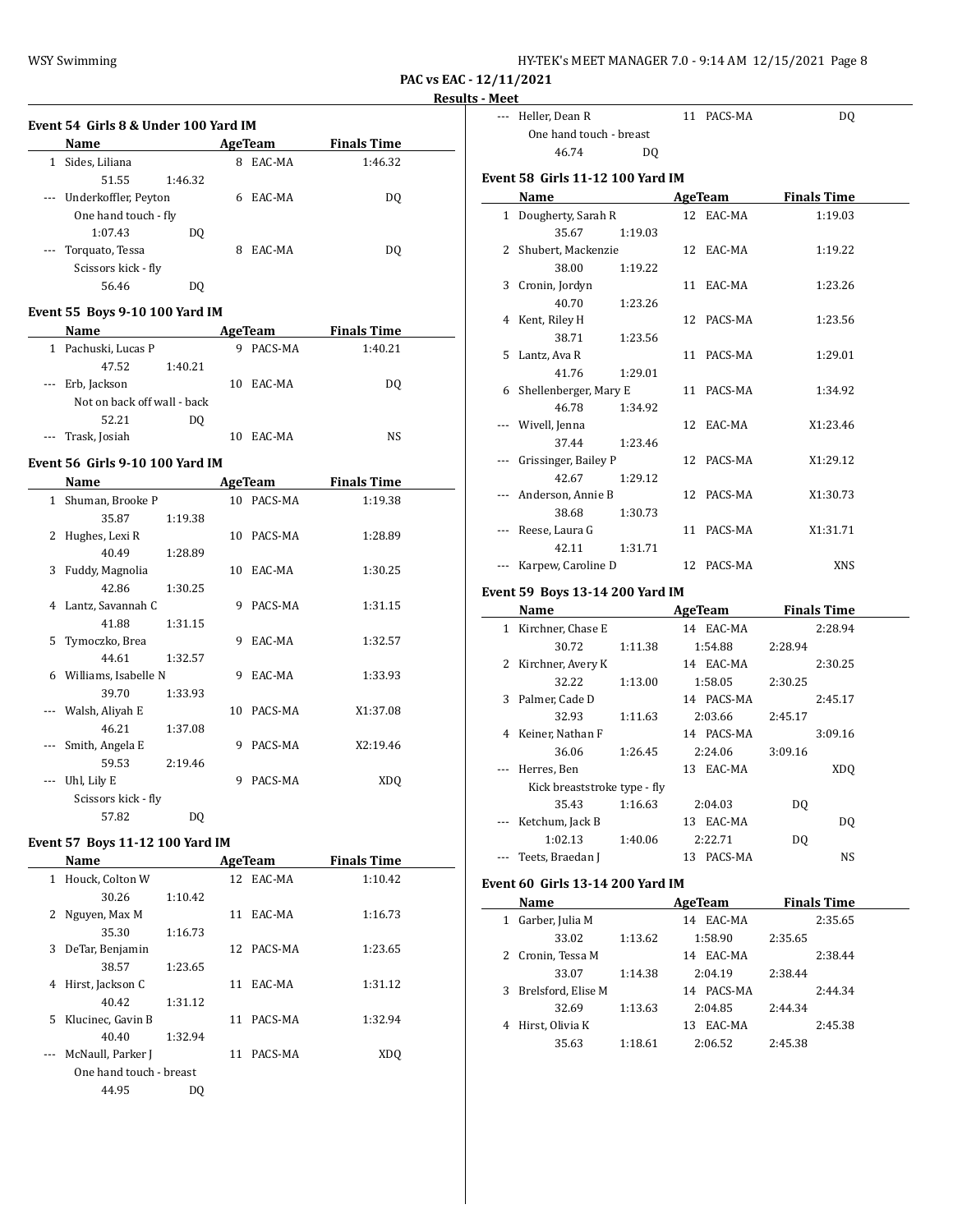| HY-TEK's MEET MANAGER 7.0 - 9:14 AM 12/15/2021 Page 9 |  |
|-------------------------------------------------------|--|
|-------------------------------------------------------|--|

 $\overline{a}$ 

#### **Event 61 Boys 15 & Over 200 Yard IM**

| Name                    |         | AgeTeam   | <b>Finals Time</b> |  |
|-------------------------|---------|-----------|--------------------|--|
| 1 Ketchum, Carter J     |         | 15 EAC-MA | 2:21.38            |  |
| 29.76                   | 1:06.08 | 1:47.83   | 2:21.38            |  |
| 2 Nolen, Trevor J       |         | 15 EAC-MA | 2:35.91            |  |
| 31.34                   | 1:11.52 | 1:54.97   | 2:35.91            |  |
| --- Mickievicz, Adam S  |         | 16 EAC-MA | X2:45.86           |  |
| 32.45                   | 1:13.82 | 2:04.07   | 2:45.86            |  |
| --- Rutherford, Nevin J |         | EAC-MA    | NS                 |  |

### **Event 62 Girls 15 & Over 200 Yard IM**

|    | <b>Name</b>        |         | AgeTeam       | <b>Finals Time</b> |  |
|----|--------------------|---------|---------------|--------------------|--|
|    | Bishop, Lucille    |         | EAC-MA<br>15  | 2:36.27            |  |
|    | 32.29              | 1:14.11 | 2:00.83       | 2:36.27            |  |
|    | 2 Taylor, Jordan B |         | PACS-MA<br>18 | 2:48.76            |  |
|    | 36.29              | 1:17.79 | 2:09.91       | 2:48.76            |  |
| 3. | Mooney, Cathleen E |         | EAC-MA<br>15  | 2:59.15            |  |
|    | 37.62              | 1:24.30 | 2:16.39       | 2:59.15            |  |
|    | Rudy, Morgan       |         | EAC-MA<br>15  | 3:04.49            |  |
|    | 38.53              | 1:26.54 | 2:21.06       | 3:04.49            |  |

# **Event 63 Boys 8 & Under 100 Yard Freestyle Relay**

| Team                    | Relay                 | <b>Finals Time</b> |
|-------------------------|-----------------------|--------------------|
| EAC-MA                  | A                     | 1:14.16            |
| 1) Mayhue, Jack 7       | 2) Fuddy, Donovan 8   |                    |
| 3) Gilmore, Rowen 8     | 4) Peters, Blake 8    |                    |
| 37.51<br>1:14.16        |                       |                    |
| PACS-MA                 | А                     | 1:28.89            |
| 1) Alexander, Blake H 8 | 2) Buehner, Gavin R 8 |                    |
| 3) Nolan, Austin M 7    | 4) Walsh, Joseph 0 8  |                    |
| 44.45<br>1:28.89        |                       |                    |

# **Event 64 Girls 8 & Under 100 Yard Freestyle Relay**

|    | Team                      | Relay                 | <b>Finals Time</b>    |
|----|---------------------------|-----------------------|-----------------------|
| 1. | EAC-MA                    | A                     | 1:25.34               |
|    | 1) Fuddy, Lily 8          | 2) Rotondo, Cidney 8  |                       |
|    | 3) Gubbins, Alayna 8      | 4) Sides, Liliana 8   |                       |
|    | 44.62<br>1:25.34          |                       |                       |
|    | 2 PACS-MA                 | A                     | 1:37.12               |
|    | 1) Weaber, Parker K 8     | 2) Gniady, Maddy G 8  |                       |
|    | 3) Heller, Sydney P 8     |                       | 4) Brown, Ainsley A 8 |
|    | 52.63<br>1:37.12          |                       |                       |
| 3  | EAC-MA                    | C                     | 1:43.86               |
|    | 1) Lutz, Olive 7          | 2) Stricker, Brooke 7 |                       |
|    | 3) Greene, Kaylee S 7     | 4) Torquato, Tessa 8  |                       |
|    | 54.03<br>1:43.86          |                       |                       |
|    | EAC-MA                    | B                     | NS                    |
|    | 1) Brock, Skylar 8        | 2) Tymoczko, Maya 6   |                       |
|    | 3) Underkoffler, Peyton 6 | 4) Cao, Evangeline 8  |                       |

# **Event 65 Boys 9-10 200 Yard Freestyle Relay**

| Team               |                     | Relay              | <b>Finals Time</b>    |  |
|--------------------|---------------------|--------------------|-----------------------|--|
| EAC-MA             |                     | А                  | 2:40.29               |  |
| 1) Troop, Cayden 9 |                     | 2) Erb, Jackson 10 |                       |  |
|                    | 3) Walsh, Austin 10 |                    | 4) Appleby, Colton 10 |  |
| 38.84              | 1:23.02             | 2:06.85            | 2:40.29               |  |

| 2 | PACS-MA                   |         | А                        |                           | 2:56.91 |
|---|---------------------------|---------|--------------------------|---------------------------|---------|
|   | 1) DeTar, Leo J 9         |         |                          | 2) Nolan, Blake A 10      |         |
|   | 3) Komykoski, Tanner J 9  |         | 4) Pachuski, Lucas P 9   |                           |         |
|   | 50.36                     | 1:36.63 | 2:19.38                  | 2:56.91                   |         |
|   | PACS-MA                   |         | В                        |                           | DO      |
|   | Early take-off swimmer #2 |         |                          |                           |         |
|   | 1) Kwiatkowski, Luke G 9  |         | 2) Buehner, Clayton G 10 |                           |         |
|   | 3) Brinser, Wyatt S 10    |         |                          | 4) Grissinger, Jasper A 9 |         |
|   | 1:05.34                   | 1:47.67 | 2:02.64                  | DΟ                        |         |

# **Event 66 Girls 9-10 200 Yard Freestyle Relay**

|              | Team                         |         | Relay               | <b>Finals Time</b>          |  |
|--------------|------------------------------|---------|---------------------|-----------------------------|--|
| $\mathbf{1}$ | PACS-MA                      |         | A                   | 2:17.32                     |  |
|              | 1) Lantz, Savannah C 9       |         |                     | 2) Walsh, Aliyah E 10       |  |
|              | 3) Hughes, Lexi R 10         |         |                     | 4) Shuman, Brooke P 10      |  |
|              | 36.52                        | 1:12.30 | 1:47.67             | 2:17.32                     |  |
| 2            | EAC-MA                       |         | R                   | 2:48.41                     |  |
|              | 1) Fuddy, Magnolia 10        |         |                     | 2) Supernavage, Abriella 10 |  |
|              | 3) Gilmore, Audra G 10       |         |                     | 4) Stricker, Juliet 10      |  |
|              | 41.10                        | 1:24.13 | 2:06.84             | 2:48.41                     |  |
|              | EAC-MA                       |         | A                   | DQ                          |  |
|              | Early take-off swimmer #4    |         |                     |                             |  |
|              | 1) Williams, Isabelle N 9    |         |                     | 2) Greene, Layla F 9        |  |
|              | 3) Tymoczko, Brea 9          |         | 4) Peters, Renee 10 |                             |  |
|              | 36.00                        | 1:13.02 | 1:48.72             | DO.                         |  |
|              | PACS-MA                      |         | R                   | DO.                         |  |
|              | Stroke Infraction swimmer #1 |         |                     |                             |  |
|              | 1) Thomas, Lily V 9          |         |                     | 2) Eshenour, Ryleigh M 9    |  |
|              | 3) Smith, Angela E 9         |         | 4) Uhl, Lily E 9    |                             |  |
|              | 50.34                        | 1:39.63 | 2:31.67             | DQ                          |  |
|              | EAC-MA                       |         | C                   | NS                          |  |

# **Event 67 Boys 11-12 200 Yard Medley Relay**

|   | <b>Team</b>                                          |         | Relay           | <b>Finals Time</b>      |         |
|---|------------------------------------------------------|---------|-----------------|-------------------------|---------|
| 1 | EAC-MA                                               |         | A               |                         | 2:20.72 |
|   | 1) Myers Viii, Benjamin L 12                         |         |                 | 2) Hirst, Jackson C 11  |         |
|   | 3) Houck, Colton W 12                                |         |                 | 4) Nguyen, Max M 11     |         |
|   | 35.08                                                | 1:21.93 | 1:49.45         | 2:20.72                 |         |
|   | PACS-MA                                              |         | B               |                         | DO.     |
|   | Stroke Infraction swimmer #3: Alternating Kick - fly |         |                 |                         |         |
|   | 1) Taylor, Miles B 11                                |         |                 | 2) Alexander, Drew E 12 |         |
|   | 3) Komykoski, Cooper M 11                            |         | 4) Zhu, Al Z 12 |                         |         |
|   | 49.10                                                | 1:52.86 | 2:54.60         | DO.                     |         |
|   | PACS-MA                                              |         | A               |                         | DO.     |
|   | Stroke Infraction swimmer #3: Alternating Kick - fly |         |                 |                         |         |
|   | 1) Klucinec, Gavin B 11                              |         |                 | 2) DeTar, Benjamin 12   |         |
|   | 3) Casey, Daniel P 11                                |         |                 | 4) Heller, Dean R 11    |         |
|   | 44.29                                                | 1:42.54 | 2:17.48         | DO.                     |         |

# **Event 68 Girls 11-12 200 Yard Medley Relay**

 $\overline{a}$ 

| Team                     |         | Relav   | <b>Finals Time</b>       |
|--------------------------|---------|---------|--------------------------|
| EAC-MA                   |         | A       | 2:27.35                  |
| 1) Wivell, Jenna 12      |         |         | 2) Shull, Sonoma R 11    |
| 3) Cronin, Jordyn 11     |         |         | 4) Troop, Caleigh 12     |
| 38.90                    | 1:19.55 | 1:57.56 | 2:27.35                  |
| EAC-MA                   |         | C       | 2:29.27                  |
| 1) Dougherty, Sarah R 12 |         |         | 2) Hook, Becky J 11      |
| 3) Messina, Sophia R 12  |         |         | 4) Shubert, Mackenzie 12 |
| 35.57                    | 1:23.03 | 1:59.08 | 2:29.27                  |